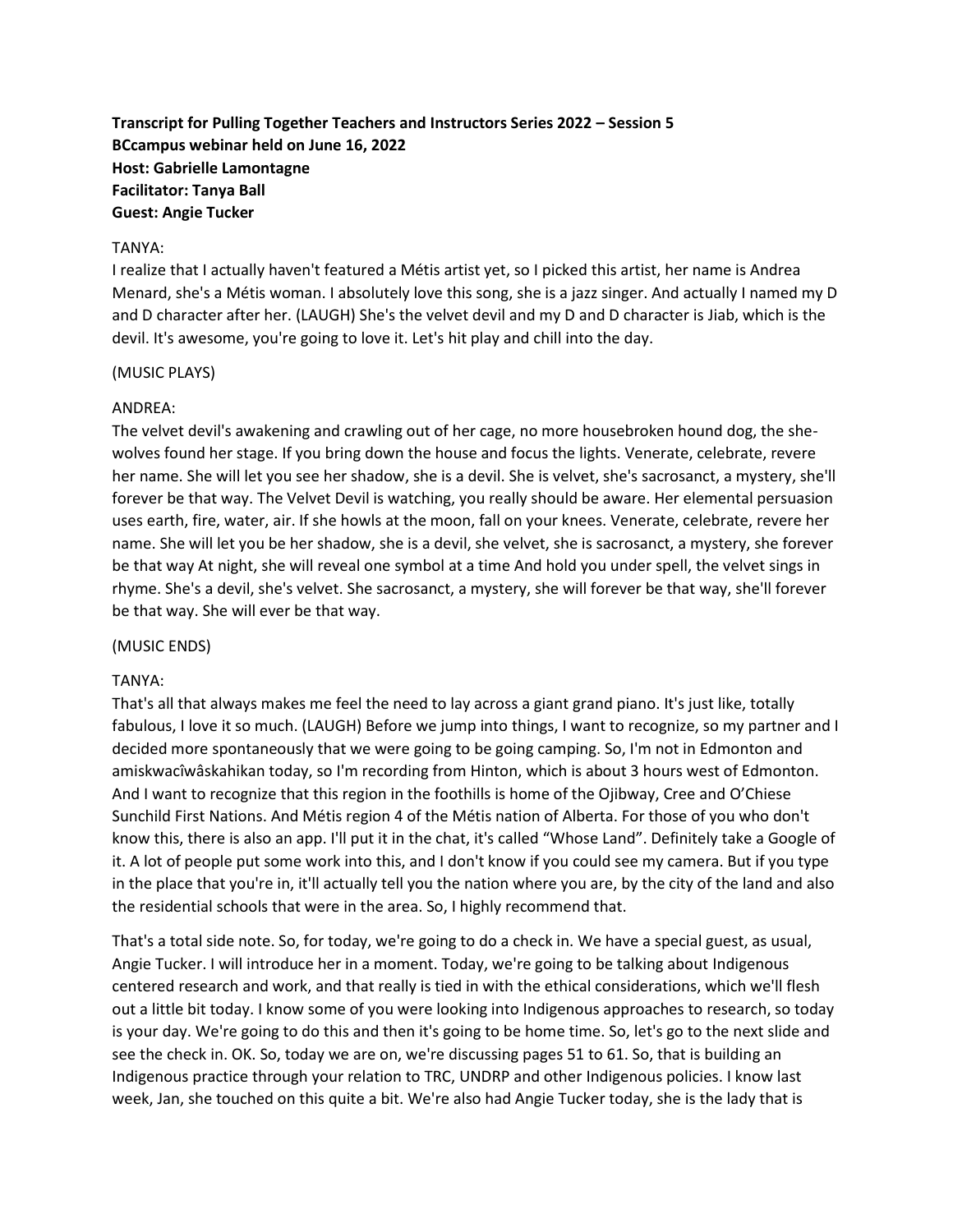going to answer the question that I just can't do. (LAUGH)And that's the question of, what's the difference between race, ethnicity and indigeneity. So, I'm super stoked to be here and listen to her topic.

Next week is the last week. It's the last time. So, I do want to acknowledge and kind of give everyone a little bit of a warning. It's going to be a little longer lecture than usual. I think it's going to be 2 hours as opposed to an hour and a half. And that's because we have an elder coming in and she's going to be talking a little bit about elder protocol, how to approach an elder in a respectful way. Is that, did I miss anything, Gabrielle, for next week?

## GABRIELLE:

No, that sounds good. I just had a few notes for the medicine bags. I got two return addresses, one for Jesse, one for Lisa. So, I'll be adding some extra postage to resend those to you. And if anyone else hasn't gotten them, please, just a message me privately. And then one more note on the last session. We're also going to be joined by Carina Nilsson, who will be our graphics reporter. And she'll kind of be doing like a visual witnessing of, kind of our words and our topics. And these are just some examples of her last work. So, anyone familiar, there's Diane Bin, John Chenoweth, Shawn Wilson and then we're actually going to be printing and mailing these out to people kind of as a visual reminder of our closing session together. So, looking forward to that.

TANYA: Me too.

GABRIELLE: Yeah. You're going to get an avatar as well, Tanya.

TANYA: Are we getting an avatar?

GABRIELLE: Yeah.

#### TANYA:

I got to put makeup on that day. (LAUGH) I got to make myself look good, my avatar. (LAUGH) OK. Do we have any other housekeeping pieces, Gabrielle? No, we're good. OK. Let's move on to the next slide. Yeah. OK. I'm super stoked. I absolutely love this picture of Angie, it's so great. (LAUGH) So, I'm excited to introduce my friend and soul sister, Angie Tucker. She is actually in the cohort with me. She's a Ph.D. student in the faculty of native studies. She studies a lot about Métis identity, race, ethnicity, and she knows a lot about anthropology more than I ever know. So, she is going to teach us some things. I also want to include a little bit of a trigger warning. I know Angie is going to do this as well, but this stuff isn't always, it's hard. It's it can be really hard and it takes a lot out of you, like emotionally. So, if you need to stop, take some breaks, you know that we're going to have this recording. You can always go back to it if you're finding it hard to hear, just look out for yourself and check in with yourself and know that we're not going to judge you.

If you need to turn your camera off or if you need to take a little break, it's OK. It's all good. So, I feel like that was a dooming good way of introducing. So, Angie I'm sorry,(LAUGH) BUT Angie is great. I'm super stoked. She's going to explain a little bit more about herself here. Angie, you ready?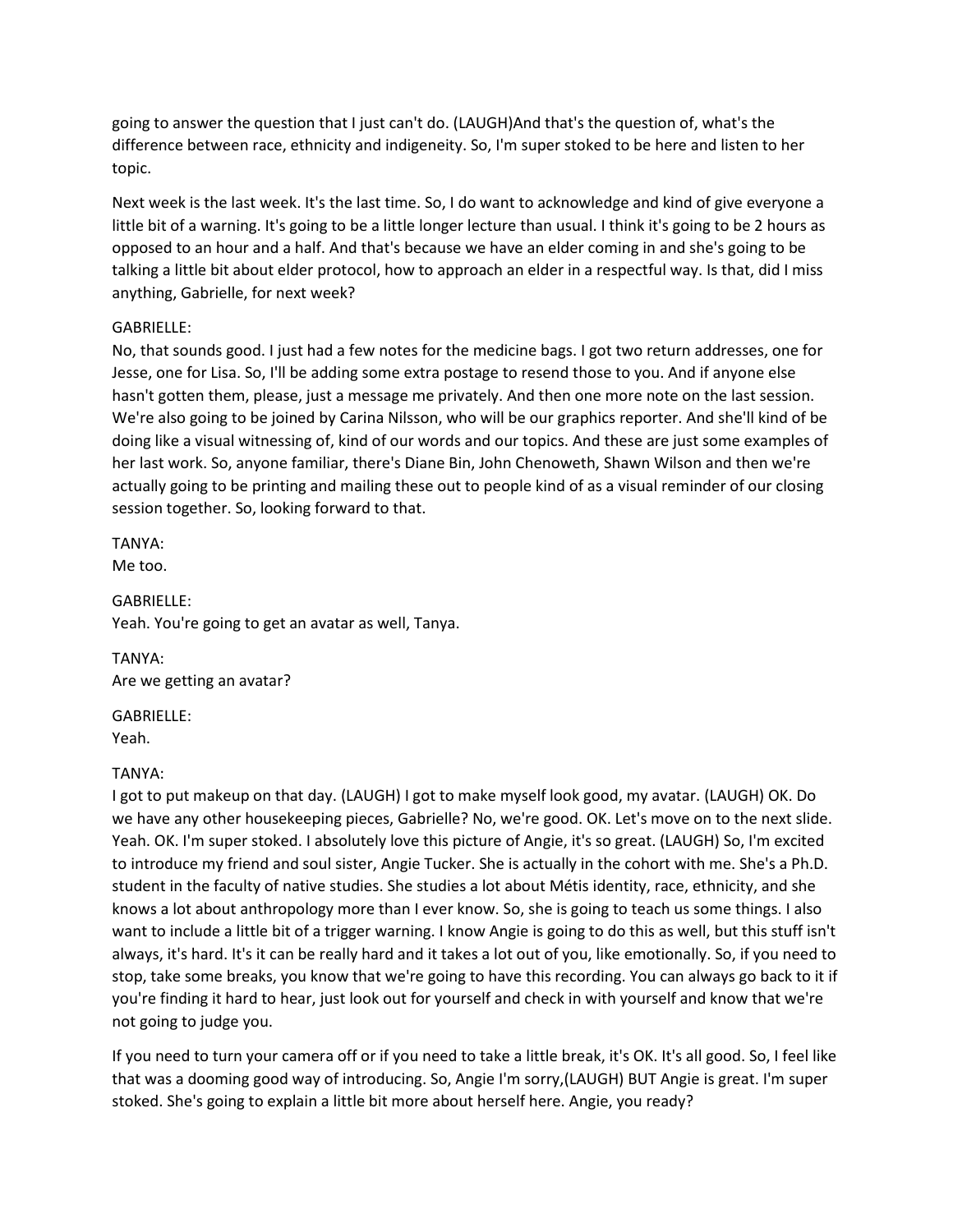# ANGIE: I'm ready.

TANYA: Alright. Go for it. You got this.

## ANGIE:

Alright. Awesome. Well, hello. Tânisi everyone, my name is Angie Tucker. I am currently a PhD student at the university of Alberta, but I am a Métis person and I come from the red river area and typical St Andrew's, oh, gosh, Oak point, high bluff, St Ann's area, pretty close to actually where Tania's family is from in Manitoba. And our families, our Spences and Murrays and Norquays and Halots and Brontos. There's just so many little tendrils in that area of where I am from, but for myself, both of my B.A. and my M.A. are in cultural anthropology, even though now I am in the faculty of native studies. But I was really interested in this because I zeroed in on settler Indigenous relations and power constructions of deviance, criminality, representation, identity, politics and also the representation of murdered and missing Indigenous women and girls in media specifically. Although I entered the field to speak with community members, initially with my master's about their belonging and recognition of self as Métis.

It became evident that the land and identity are inextricable from one another. So, I became acutely aware that the traditional practices that may have occurred with land were being lost, or that many residents living at Buffalo lake Métis settlement were no longer interested in learning their responsibilities and obligations to the land and their human and non-human kin. So, I became really interested in these, in traditional land use agreements because of, this like natural curiosity I had about identity and land and belonging and how we fit in as contemporary people. But I was really interested in those like fundamental differences between the aims of government and then those of Indigenous peoples and them constantly being, you know, not on the same path ever. So, I worked closely with Buffalo lake Métis settlement, and I became really worried not only by how the government controlled the discourse of these agreements using a Western worldview, but also by how the community was becoming fractured under these conditions.

So, I realized that politically, Indigenous peoples were expected to share the same ideology, that resource extraction industry and generations of provincial and federal capital ideas were king. And that standing in the way of these things were bad. I realized that economically, the community relied on these agreements, even if it did mean turning away from traditional knowledge or protocols for kinship. But socially, we were also expected to know all aspects of our selfhood, and in order to gain recognition, we had to be able to perform as look like and have enough blood for a validation of of indigeneity. So, today my specific PhD work at U of A sort of begins with this deep rejection of the notion of an Indigenous traditionality. And I think we've had far too many complex experiences and we've had to respond to these political, economic and social pressures of the specific areas that we inhabit in our own time and in our own spaces. So, I factor these ideas of traditionalality as an assimilated agenda.

Basically that traditional constructions of Métis people is just a continued colonial project that was still operating in an effort to keep invisibly rising us and separating us from our communities and our histories. Indigenous peoples are obviously the authors of their own animate theories about the world. And therefore our experiences, as diverse as they may be and as unexpected as they may be, are still the basis for contemporary Indigenous knowledge. So, we really have to uncover how colonialism specifically has shaped us into the people that we are today. And all aspects of colonialism, even in the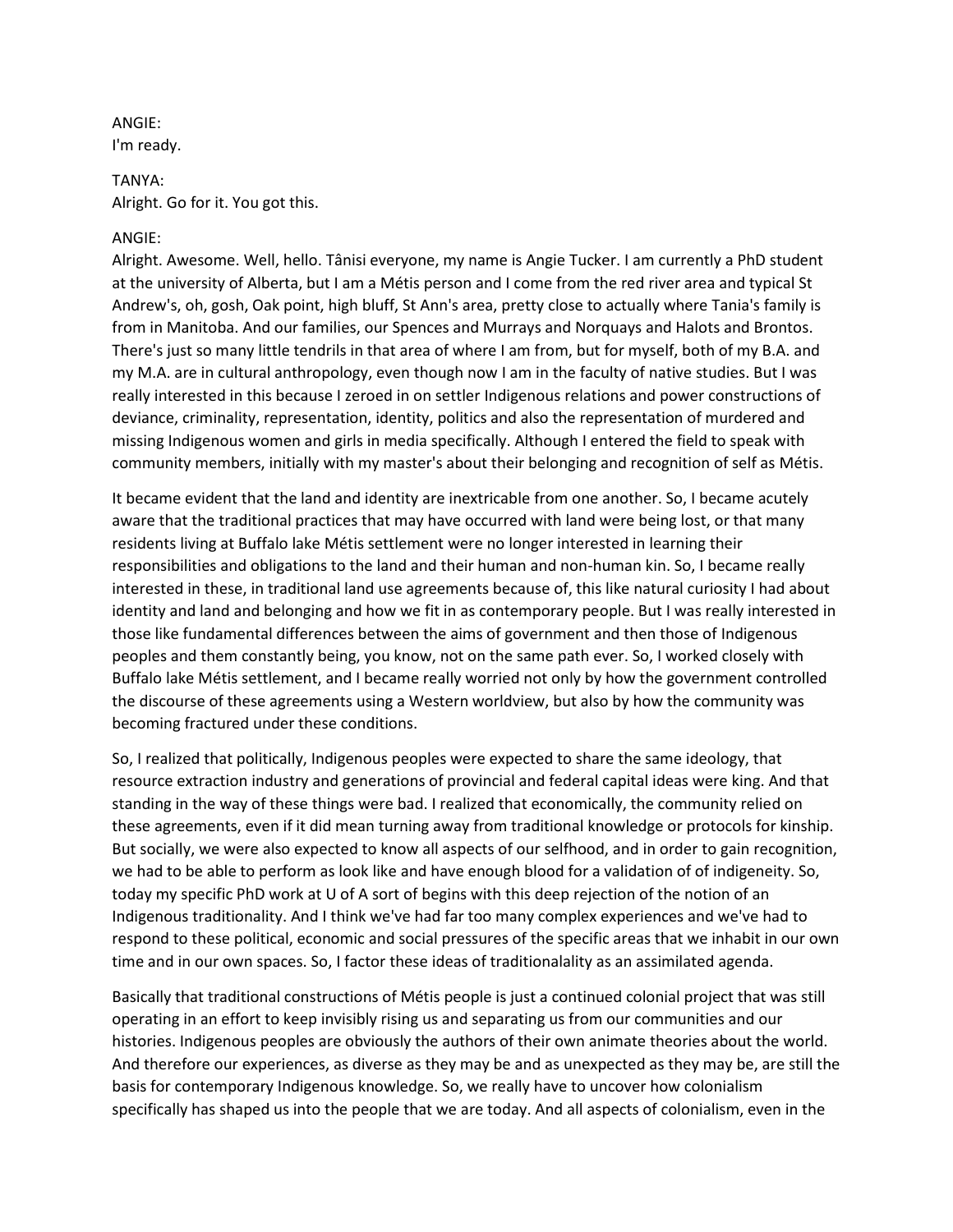ideology of, you know, the settlers, sort of mindset of, like where they get ideas of land and property and race and this sort of thing as well. So, before we begin, just as Tanya had said, I just want to provide a content warning for this presentation because race, racism and racial discrimination are realities for so many people. And as the inequality and exploitation of people based on gender, sexuality, class, able bodiedness and also their age.

So, these systems of oppression always affect us all in very different ways. And talking about these categories can be traumatic. We've had so many experiences with this, and some of the language that I'll be using today is actually quite vile, in my opinion. But these things have been used in the past to discuss different groups and we talk about this in this presentation. So please know that we support your decisions to stay or to leave this talk this morning, and that's entirely up to you. Like TANYA said, this is going to be recorded. So, I have dug back into the beginning stages of my research that have come, I would like to say a long way from this beginning. But these are the sorts of scenarios or the types of readings that really got me interested in how people view other. Like where did this construction of other come and how is it still enacted today to create these divisions in our society? So, I'm going to spend a lot more time on race and on ethnicity, only because I find that ethnicity can also be as restrictive as race.

Yeah. And I see the two in communication, fairly often because people don't want to say, sorry, race, they rather say ethnicity, but really the two categories are kind of the same. So, let's just see where we're at on our, OK. And so I think it'll just be first slide now. Awesome. OK. So, thank you very much. That's perfect. Alright. So, what is race? Well, race is for the past 500 years, so much has been said to relate to it. Intelligent, sexual behavior, birth rates, work ethic, life span, law abidingness, aggression, parenting and even brain size. We've been made to believe that races are structured in a hierarchal order and that some races are actually assumed to be better than others. Even if you're not racist, your life is still affected by this ordered structure. Some people benefit from these structures more than other people do. But racial structure is not based on reality. Biological scientists state that there is no biological reality to race and that we are 99.9% alike. So, there's actually more variation within our groups than between them.

And there are absolutely no behaviors that directly correlate with what might be considered human racial characteristics. Cultural, maybe racial, no way. So, race is a social construct, race classification is based on perceived physical differences. Racial stratification puts races into a social hierarchy and a physical difference. Ideology is what maintains this group separation in our society. Next screen. So, we don't see things as they are, we see things as we are. I've always really liked this one line, because this explains how we see the world. This explains ethnocentrism, which is not a good thing, but we are going to be talking about ethnocentrism more broadly in our conversation today. Eurocentrism specifically is how this has been the basis for mainstream Canadian society. And it's really how we've been taught to think about race. So, Eurocentrism is the practice of viewing the world from a European or generally Western perspective with an implied belief that this way of knowing is dominant or perhaps even superior to other ways of knowing.

There is emphasis on reason and science and rational thought, even though these categories are not static and they have definitely changed over time. So, ethnocentrism isn't just bound to one culture or another, it is really difficult to erase years of cultural training, to adopt new ways of seeing the world. Yet we are expected to fall into these norms particularly in settler contexts like Canada. Next slide.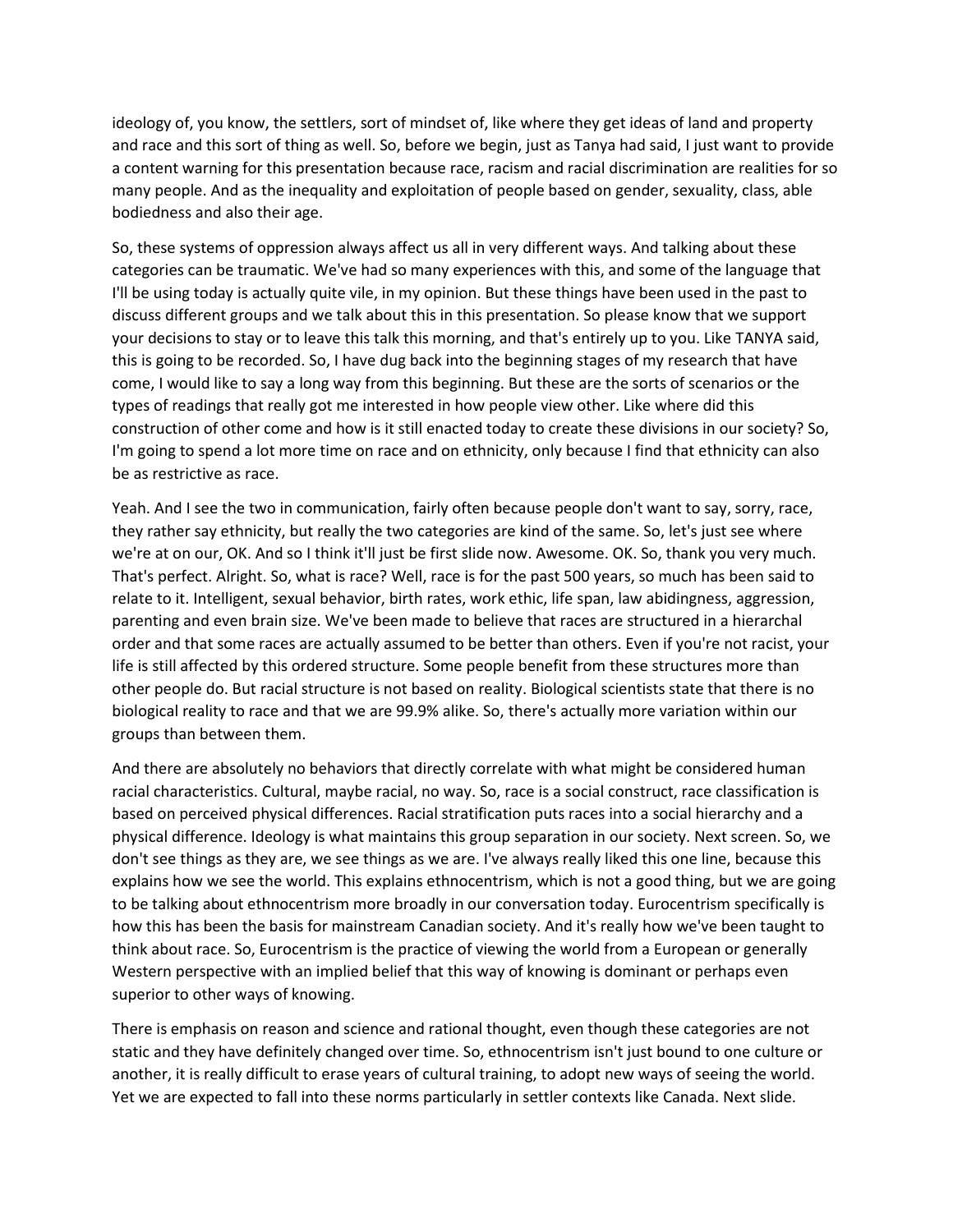Alright. So, we have the history of where race came from. So, the age of exploration was the 15th to the 17th century. So, this is quite some time ago that people started traveling around the world and they were in search for new trading routes and partners to feed this capitalism in Europe. Europe was also becoming very overpopulated with disease, with illnesses like the black death and the plague. Explorers began discovering other places and they began to interact with people who looked physically different than they were used to and were engaged in customs that were, of course, very different than their own.

So, this prompted an interest in the other kind of this, like, wow, it's like exotic indifference. But it was really difficult for many people to deconstruct these physical differences that they were seeing. And then people were becoming kind of judged on these differences, using this bias of Europe's own way of seeing the world. So, up until about the 17th century, many of these theories surrounding humans were very biblically based, very religious based. So, God basically created all things as they were and there was no changing that, there was no evidence of evolution. It's just what you get is what you get. So, the European age of enlightenment of the 17th and 18th century then marked this rise of a scientific and rational, philosophical thought process. So, this is the age of enlightenment and thinkers like and of course, you would know these from high school, David Hume, John Locke, Jean-Jacques Rousseau. They wrote a number of works on the nature of humankind. So, they based their work on philosophical reason rather than religious authority, and asked important anthropological questions.

Rousseau, for example, he wrote on the moral qualities of primitive societies and about human inequality. But most writers of the Enlightenment also lacked this firsthand experience with non-Western cultures. It was very speculative, and it's what we would call now, armchair anthropology, basically like old dude sitting, you know, in this chair, imagining what it would be like, you know, thousands of miles away, somewhere else, you know, with these, like, romanticized exotic cultures. So, with the rise of imperialism, which really began in about the 18th and 19th century. Imperialism being the political and economic control over foreign lands, the Europeans came into contact with even more people around the world. And this sparked a new interest in this idea of culture, but their observations were highly comparative and very assumptive. And early Europeans believed that some people were less civilized and that others needed to be saved in order to become civilized. So, this increasing dominance resulted in this colonial rule, economic exploitation and industrialization in many places around the world, not just in North America, but everywhere.

So, remember also the importance of science here that people are, you know, they're wearing their science hats. So, next slide. Alright. So, here we have a guy that I'm pretty sure you are all familiar with because he always shows up in the high school curriculum in biology class, much to my absolute horror at times. However, he creates our species Homo sapiens, and what Homo sapiens means is clever humans. But at the same time, he created homo monstrous or monstrous humans who look different than the average European person due to cultural modifications or disabilities. He wrote disparaging things about different people in the 1758 edition of systemic naturae, Homo Europeans was written to be a fair complexion, sanguine temperament and becoming a form of gentle manners, acute in judgment, governed by fixed laws. On the other hand, Homo Afars, for example, not a term we would use at all today, was deemed to be black complexion, phlegmatic temperament, crafty and indolent. Many of the characters used by Linnaeus to classify races were subjective and unscientific.

For example, just horribly hopeful Europeans was used by Linnaeus, sad and rigid Asiatic, easily angered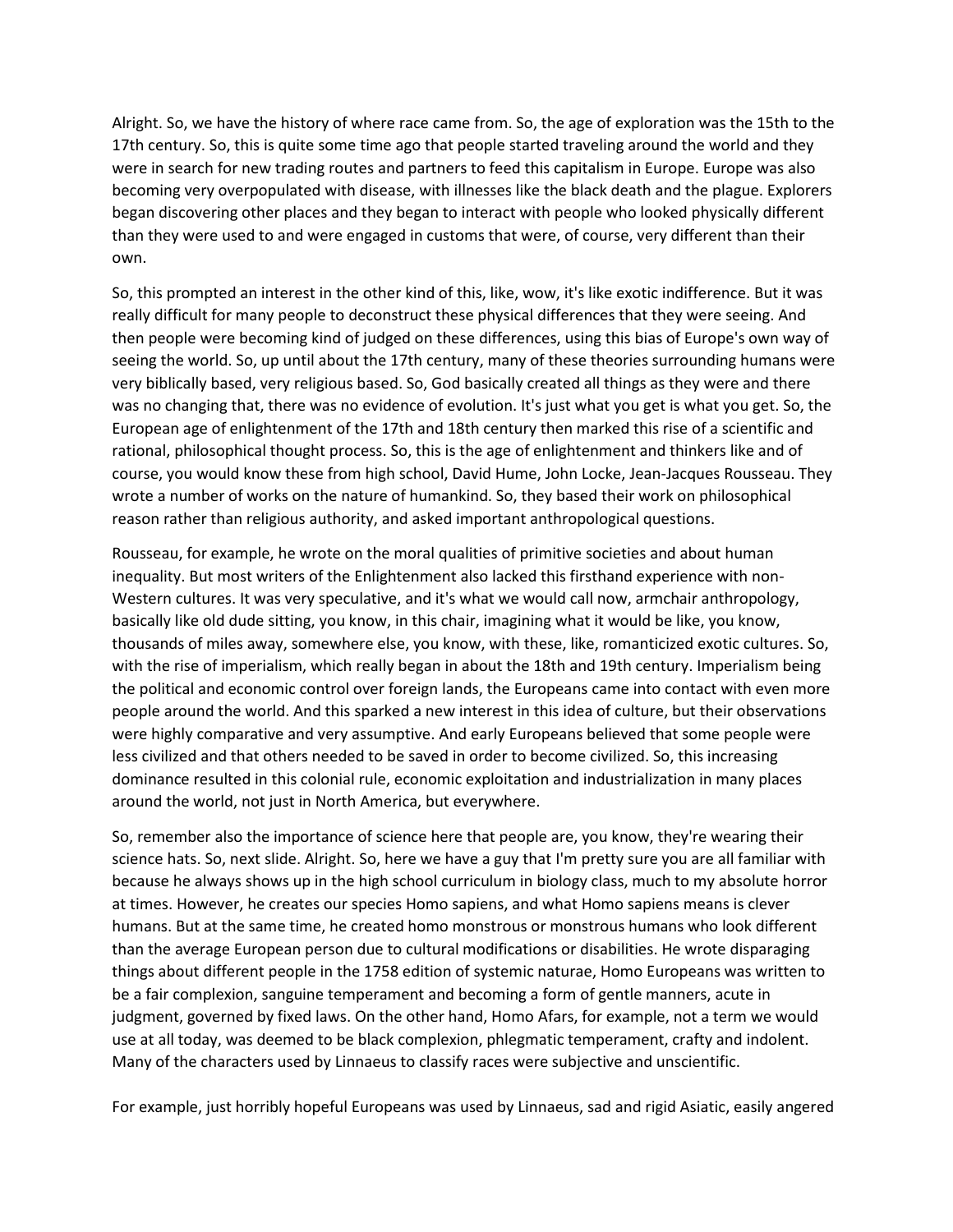American natives and calm and lazy Africans. And to think we still learn about this guy in school, it's just wild to me, but anyhow, next slide. So, not everybody agreed, obviously, with what was coming out. They were, you know, also equally horrified that, hey, this is probably not something that we want to be going after and definitely not the way that I think that we should be doing science at this time. So, Johann Blumenbach, his dissertation on the unity of mankind is recognized for its scientific approach to human variation. His detailed study of skull morphology and his cultural awareness led him to support a single species status of all humans, as well as this basic equality of all races and peoples. So, he strongly opposed the European cultural security and his support and defense of all races as equal in capability and intelligence was super progressive for his time. Blumenbach concluded that the many varieties of man are at present known to be one and the same species and next slide.

Charles Darwin, so here is another one that we learn quite a lot about in high school. And he is, always want to make sure we're on the right slide here.(LAUGH) So, his conclusions regarding the survival of species and descent through modification were taken a bit out of context and they were skewed to give scientific validation to racial theorists claims. So, his theory that modification was not a symbol of progression, but rather a response to the environment was misapplied to feed the binary of either perfection or of degeneration. So, this idea of degeneration had been widely considered for centuries in the great chain of being and also in classifications. And the twisted conclusion that there was survival of the fittest actually wasn't Darwin at all, it was coined by Herbert Spencer. So, utilizing Darwinian theories and applying it to the concepts that the strong survive and the weaker do not, then promoted evidence to justify the execution of scientific racial theories. Next slide.

So, racial theorists continued to be influenced during the 19th century by the desire to categorize homo sapiens, sorry, into specific groups. This was largely accomplished by analyzing skin color, but also by physical malformations and even class. Many research mostly concluded that people who exhibited Nordic physical traits were the most superior, while others who did not fit their proposed ideal phenotypic prototype were then classified as inferior. Arthur de Gobineau, for example, believed that there were some groups of people who had evolved just simply faster than others. His degenerative theory initially chose skin color as its distinguishing feature to determine the hierarchy of races. He also equated social, political and economical problems with inferior groups, and these beliefs were already very deeply rooted in Europe at the time. Next slide. Alright. So, there are some basic assumptions here that early scientists believe. Number one, races are objective, they naturally occur, the divisions of humanity.

Number two, there's a strong relationship between biological races and other human phenomena, such as activities, interpersonal relations and culture, and by the extension, the relative material successes of culture, therefore, creating a biological notion of race. And number three, race is a valid scientific category that can be used to explain and predict individual group behavior. So, this creates the foundation of belief at the time, we were kind of in the 1800s, early 1800s at this time. And this is the way the world sees difference of race. Next slide. Edward Tylor argued that culture is learned and acquired as opposed to being a biological trait. This was revolutionary against the backdrop of colonialism, racism and social evolution. The dominant ideologies of the century, and this is what I love about any research that we embark on, is someone can say something and you always have somebody that will say, that's not right. And in this case, I am definitely on Tylor's side because he is really questioning why people are, you know, thinking this, because he's saying, no, this is not relative.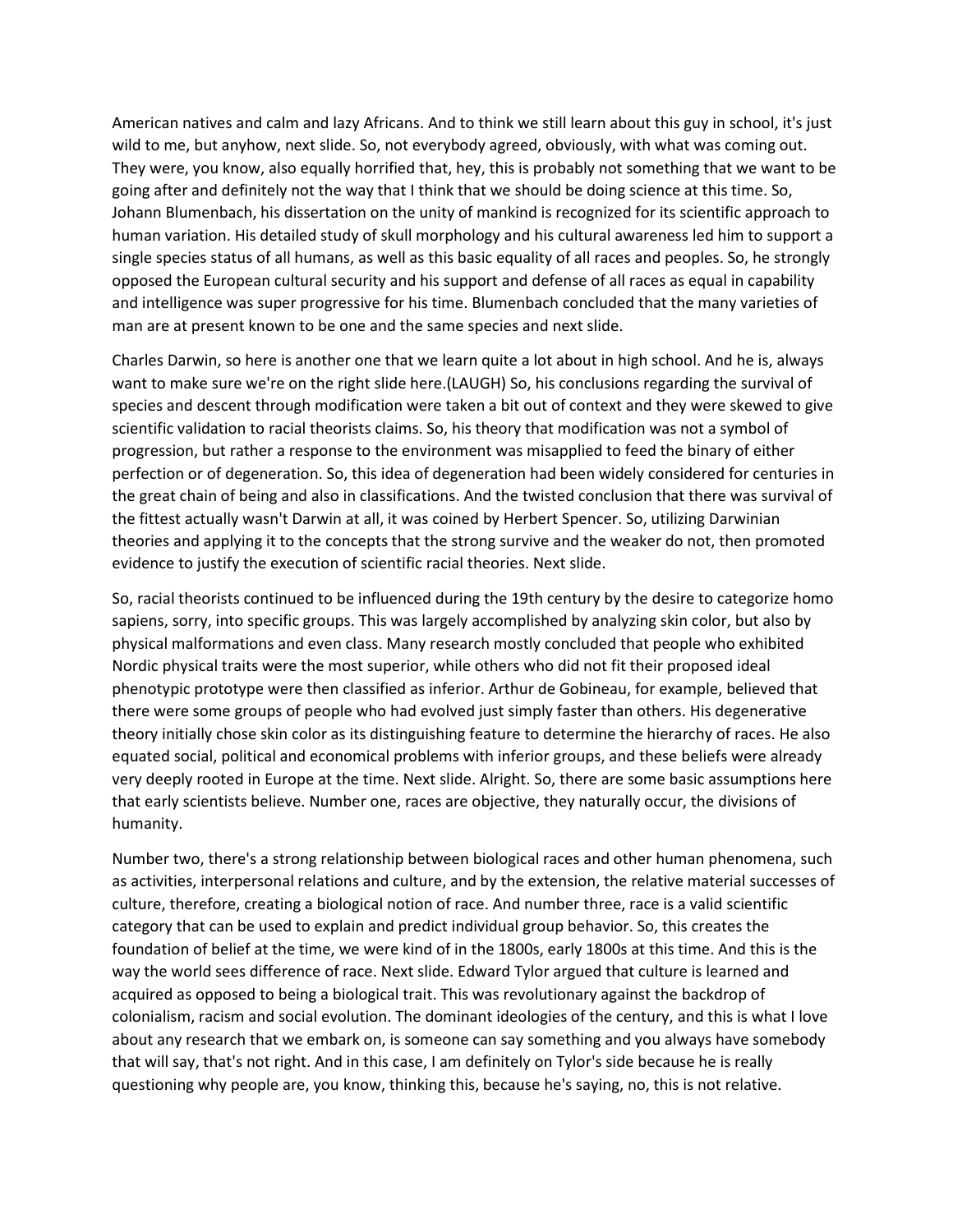So, his definition is one of the first anthropological definitions of culture, actually. And he removes from race, he does not believe in biological difference, just differences potentially in cultural stages. So, this starts opening this conversation into this idea of ethnicity that I said I wouldn't really talk a lot about, but race and ethnicity are woven together. However, they're not always synonymous with each other. So, race is phenotype based, while ethnicity is a group of people with a shared cultural origin. So, race can definitely be a marker of that ethnicity used by a group to define themselves. But this is complex because over time certain ethnicities were considered races. So, like white Europeans were also deemed to be specific races like, Polish, Ukrainian and Jewish people were all a distinct race at one time, which of course now they are not. And over time, these things have changed. So, there are notions that people can be more easily assimilated with ethnicity, and definitions of ethnicity are therefore really unstable, in my opinion, particularly in spaces where people are expected to assimilate into this majority culture like a melting pot or or a multicultural society.

And Canada, there is an Indigenous author that writes and I just have place with is right now. But basically there's a difference between immigrants and settlers in that immigrants are still expected to assimilate into settler culture, where settlers just assume that everybody will just assume theirs, which is, I always thought that was really interesting. When I figure out what it is, I'll let you know (LAUGH) and I can direct you to that reading. Next slide. Alright. So, here we are talking about Indigenous populations. Now, there's just a little bit about that, I think you're probably talking a lot about Indigenous populations right now. But early Europeans had a very mixed view of Canadian Indigenous people. On one hand, they were told Indigenous groups were gentle and receptive, helpful, eager to trade. Canada was the Garden of Eden with much opportunity, with natural and childlike gentlemen as partners. However, as time would pass, people back in Europe began to learn about the warfare and the death of Indigenous peoples and their movement from their lands.

And of course, they began to sympathize with what was happening in the new world. So, in order to combat this, an opposing rhetoric was actually invented to make it sound like Indigenous peoples needed to be feared and controlled. Terms like flesh eating primitives, savage, fast island beast like and crafty loathsome half men were common depictions in early writings about first contact. So, early art depicted Indigenous people pillaging villages, molesting women and children and murdering settlers. And at the time, it was believed that if Indigenous people didn't become extinct, that this was a biological fact. And then it was easier to believe that Indigenous people were savages, so that the act of colonialism and the removal of Indigenous peoples from their traditional lands would seem less cruel. Indigenous people needed help because they were savage and uncivilized, and Europeans believed that they would be better off if they adopted European culture and assimilated very quickly into society.

Otherwise they would just perish and die because they were clearly incapable of looking after themselves. But Indigenous people are basically made irrelevant in older Canadian literature and are not afforded these modern identities, but rather portrayed as non progressive bodies who remain as past people. Colonization continues using these racial stereotypes to its benefits. And in contemporary, when you start to see what people had to say about Indigenous people in the past, you can really see a lot of that, those undertones that continue in contemporary studies as well. Next slide. Alright. So, scientific racism, it is defined as the scientific/pseudoscientific technique that supports the belief of racism, racial inferiority and racial superiority. If the practice of dividing people into distinct races based on their phenotype. So, basically how they look is is how it's going to go down. Next slide. Alright. Here we are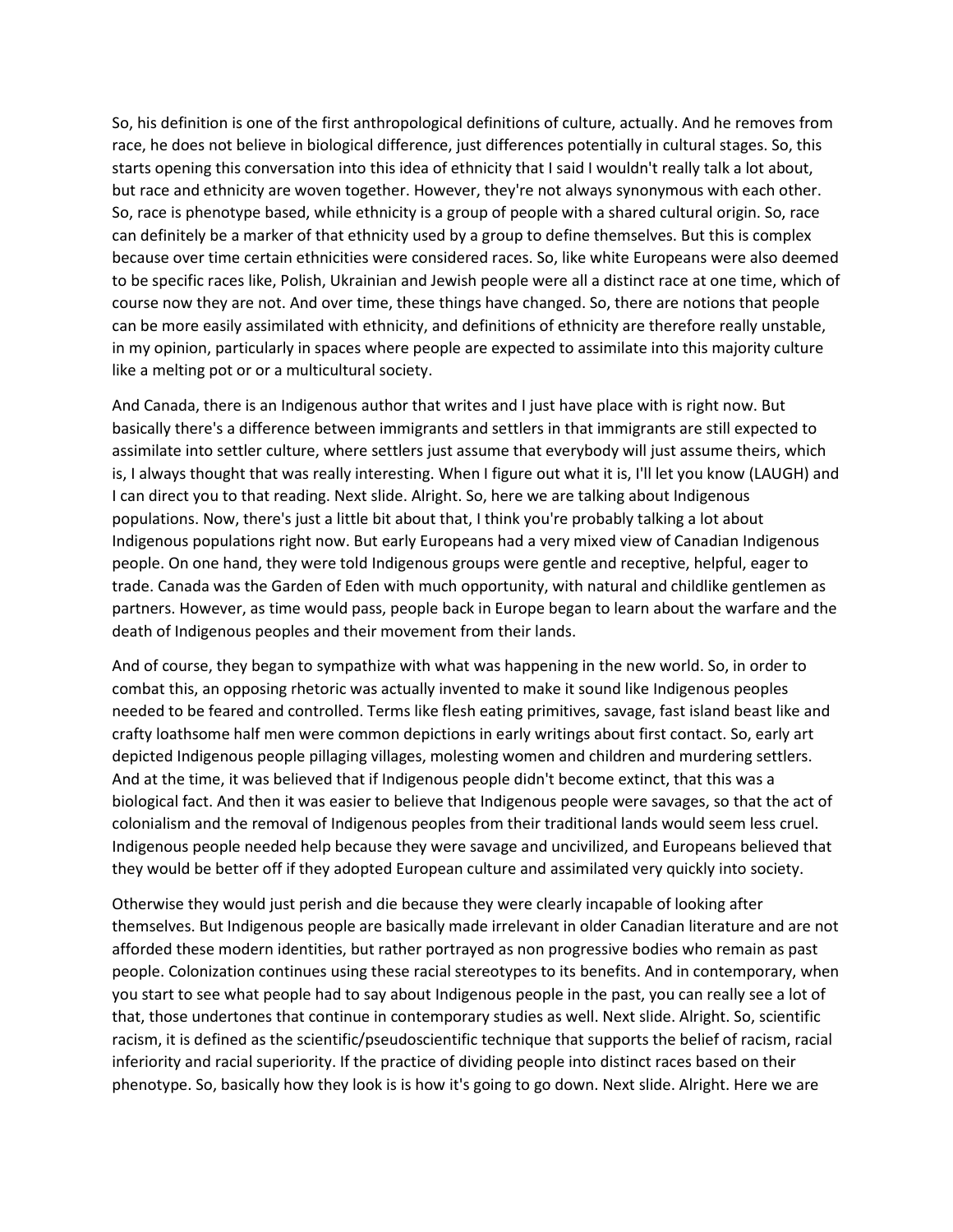on eugenics, so eugenics is, eugenicists believe that they could control society by manipulating its genetic composition.

So, just like cross-pollinating plants to make an ideal strain that is impervious to freezing their disease. They believed that they would be able to create a supreme intelligent race by restricting members who are deemed racially impure, unintelligent, or as effectively feeble minded. And that's importations, eugenics, a clear pseudoscience came into favor in about the 1900s. And by no other than Charles Darwin's cousin, sir Francis Galton. Next slide. Galton attempted to change race from a taxonomic concept to a biological one. So, for example, he used an anthropometric to measure the shape and size of skulls and then related those results to group differences or other attributes. So, this is a time where people get crazy about like all of people's skulls and see how many beads we can fit into there and this sort of thing. Some of this, it's all pseudoscience, there is no reality to any of this. But initially, his greatest support was actually in the United States and Britain and Canada becoming even more powerful when it entered the United States in 1907.

We have a lot of, you know, the abolishment of slavery. There's a lot going on with racial issues in the States at this time. So, Galton believed that the human race could improve if they selectively bred its citizens. And he introduced the theory of Eugenics, which later became the scientific basis for the superiority of the Germanic race. And he believed that the inherent traits of an individual could be perfected for the benefits of all society. And this is when things are really starting to get pretty scary. So, like Madison Grant, a prominent amateur anthropologist and supporter of eugenics, emerged in the United States and he became the director of the American eugenics society. And fiercely believed that the strength of the United States was being threatened by increased immigration and extreme levels of property. And everything about some of this anti-immigration sentiment in the U.S, I'm reminded of the past because you really see this. This never really goes away, it's always kind of been there in the background of the states.

Next slide. Alright. So, a little bit more here about our dear friend Madison Grant, who is absolutely no friend of mine at all. So, he is insistent that those deemed degenerate needed to stop reproducing because they were transferring their negative traits of feeble mindedness, criminal behavior, sexual deviance, poverty and genetic defects onto the next generations. His theory of the importance of supreme Nordic blood were blonde hair and blue eyes are most effective and stronger rated in his work, the passing of the great race in 1916. And so a lot of people want to attach this to Hitler in Germany, but the fact is that this actually, these ideas came from the United States in 1916. Grant further pointed out that the United States and Europe were facing a decline due to the loss of this pure Nordic or Aryan blood. Next slide. OK. Canadian Eugenics, in 1928, the Legislative Assembly of Alberta, Canada, enacted the sexual sterilization act. So, this 1928, it's not that long ago, the act drafted to somehow protect the gene pool, allowing for sterilization of people who live with disabilities in order to prevent the transmission of undesirable traits to offspring.

But it wasn't just people with disabilities, and if it was, it was disproportionately applied to Indigenous people in Canada. At the time also eugenicists argued that mental illness, learning disabilities, even epilepsy, criminal behavior, prostitution and sexual perversion were genetically determined and inherited. So, it was believed that persons with these disorders, sorry, also had a higher reproduction rate than the normal population. As a result, it was feared that this gene pool in the general population was weakening. During the time the Alberta sexual sterilization was in effect, 4800 cases were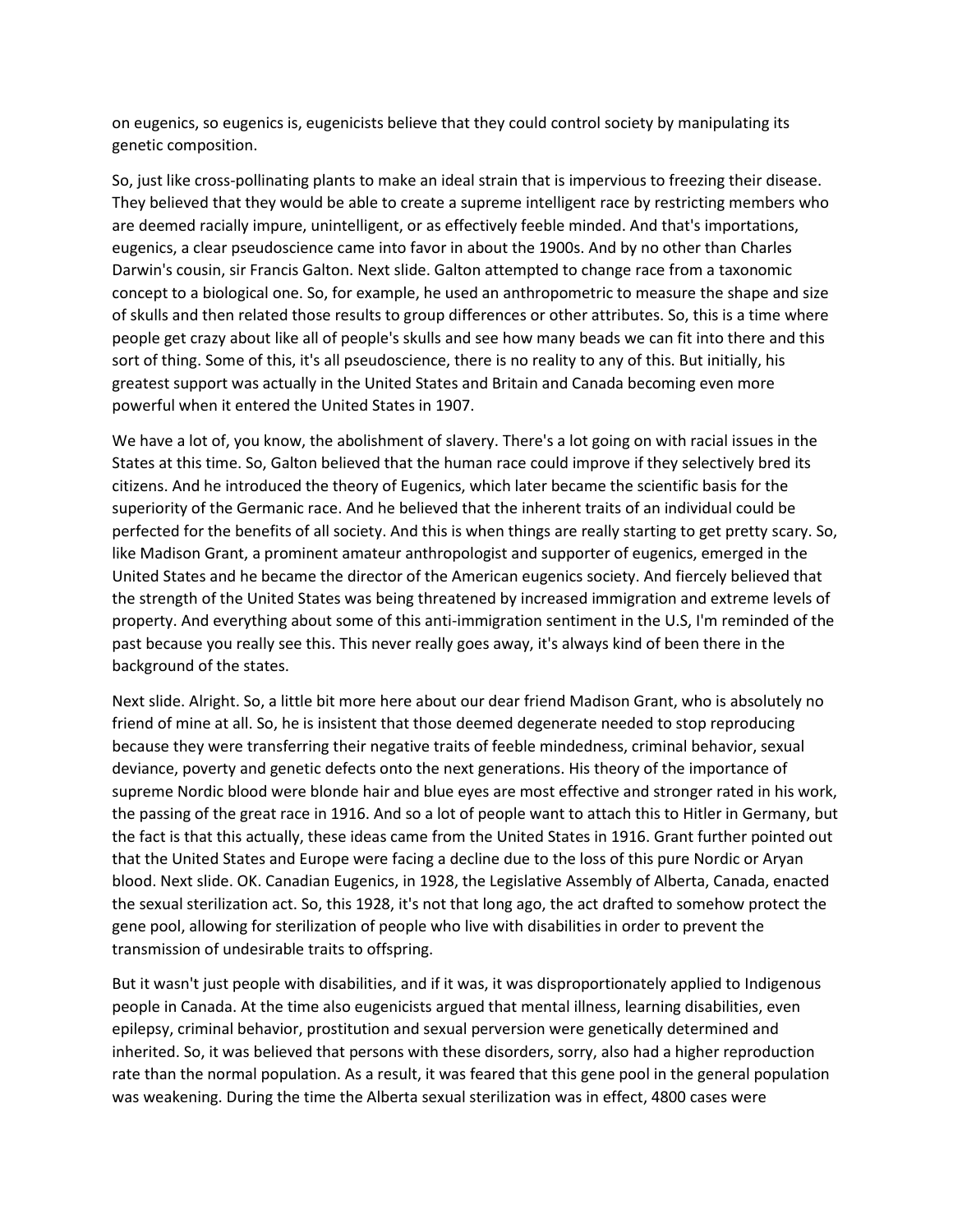proposed, of which 99% received approval. And this act was disproportionately again applied to those in socially vulnerable positions and outside of Indigenous peoples. And there was also quite a lot of Roman and Greek Catholics and Ukrainians that were also affected by these acts. Next slide. Hopefully everyone's doing OK. So, we'll check in. I know this is really heavy and I appreciate you staying with me today with this.

And again, if this is just too much, you're welcome to step away for a minute. Alright. So, let's talk about human exhibits. So, Europeans and Americans actually thought it was perfectly fine to display people from other continents at various fairs and human exhibitions at thousands of exotic and Indigenous people from all over the world were literally kidnapped, put on display in human zoos. Human zoos also sometimes called ethnological expositions or even Negro villages where 19th and 20th century public exhibits of humans. Usually in their natural or primitive state, which were set up by quite Afrocentric European presenters like Madison Grant, for example. The usual point of the display was to illustrate the cultural and racial differences between Europeans of Western civilization and non-European peoples. They were not usually intended as merely entertaining freak shows, but as scientific demonstrations of racial difference. And the usual approach was that white people were much more involved than others.

And when simply had to compare to see the differences to further the acts of othering Ota Benga, who was a Congolese pygmy. Was figured as an anthropological exhibit at the Louisiana purchase exposition in Saint Louis, Missouri, in 1904, and a human zoo exhibit in 1906, actually, at the Bronx zoo. So, amateur anthropologist Madison Grant, who was head of the New York zoological society at the time, with all of these racial ideas, eugenics and sterilization had Ota Benga literally put on display at the zoo alongside apes and other animals to show that this is the missing link. And at the insistence of Grant, the zoo director put Ota Benga literally in a cage and he was labeled the missing link. Thousands of people viewed this and taunted the spectacle and Saartjie Baartman, who paraded naked prior to Ota Benga in the early 19th century, was a Khoekhoe woman called the Hottentot Venus. She was considered unique due to her large buttocks, but she actually had Steatopygia which was a physical disability.

And she was told as a freak show exhibit, her body was the foundation for scientific racism. She would stand naked in front of men and many would compare her buttocks to that of European women, use them as a salient feature, and casting her as a savage. And early scientist then compared her breasts and her labia to those of European women. As you can see, things are getting really ugly. So, next slide. OK. So, the father of American culture, anthropology, Jewish born Boaz, is not interested in these theories that explain everything or these meta theories. And he also is sitting on these human exhibits and he's horrified by what he sees. He thinks this is an absolute waste of time. He's one of the most prominent opponents of scientific racism in the United States. As a sidebar, Madison Grant was involved in many opposing debates over the discipline of anthropology and eugenics against the Jewish born cultural anthropologist Franz Boas, whom he would not shake hands with on account of the latter's being Jewish, which was written in his in his memoir.

Both men had heated public debates and both put names in to run for presidency of the American anthropological association as one because they cannot imagine how racial and cultural studies would have changed had Grant won. Next slide. So, if Franz Boaz sounds familiar, it's because of his work at Ellis Island. So, he spent a large amount of time working with immigration officials in Ellis Island in 1910. He was supposed to assist the country in curbing this racial inferiority by taking various measurements of people's skulls. Again, back to the small thing, but what he found instead was that cranial facial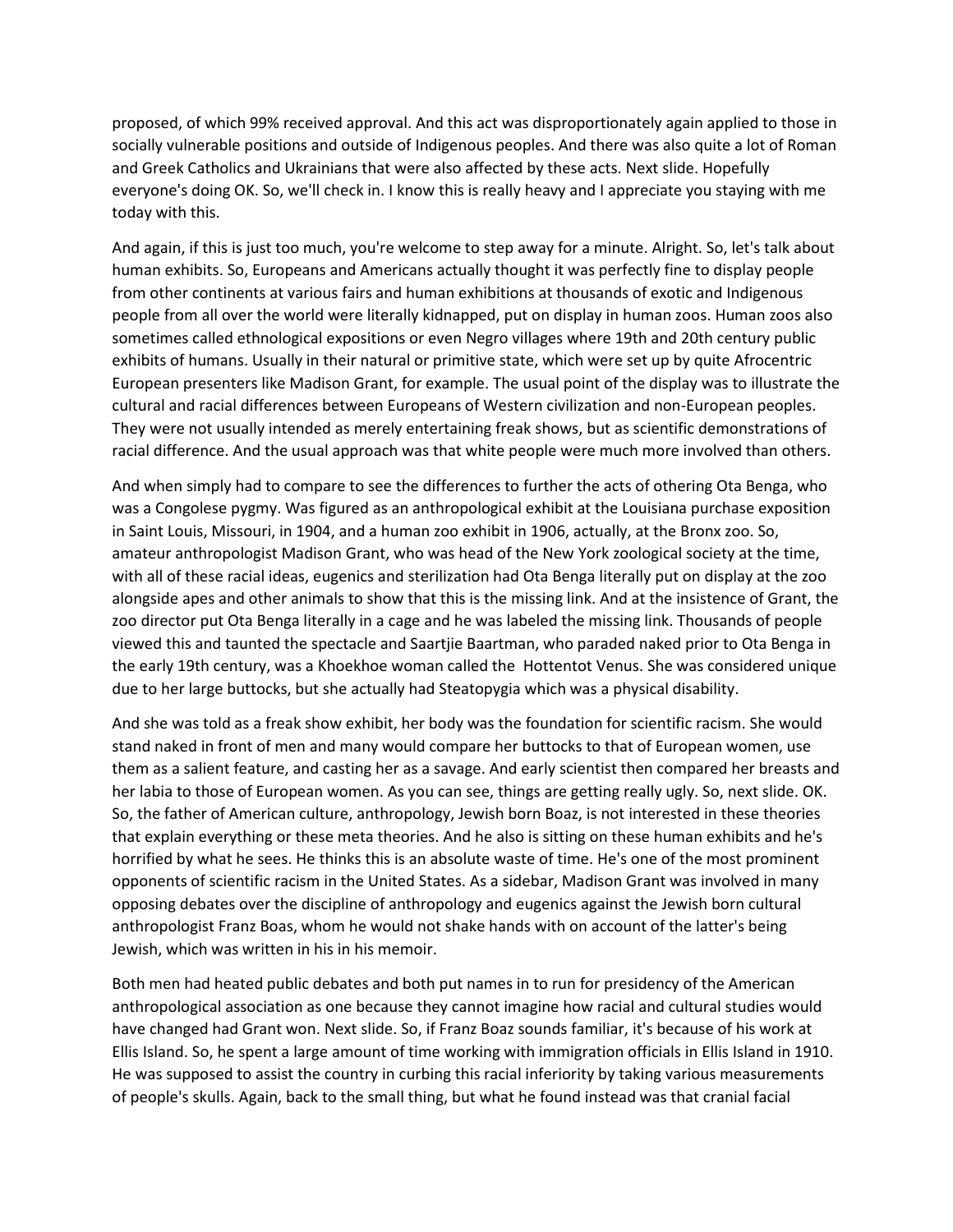morphology or the dimensions of one skull had no bearing on one's potential intelligence. He also discovered that American born children of immigrants had different morphologies than their parents. And the variations in craniofacial morphology had more to do with environment and diet than it did with race. I think these people are coming from Europe, there's a lot of disease and famine going on at the time when they come to America.

This was the initial, the first generation that's coming. And then when he would measure the children, after he would see that this was not, that their cranial shape and changes and their health and their stature. And that actually was much better in America because they had the ability to eat better food and and less illness and this sort of thing that could affect children growing up. So, he rejected this eugenics and the notion that race determined one's intelligence and further concluded there is no merit to racial categories at all. He worked to demonstrate that differences in human behavior are not primarily determined by innate biological dispositions, but are the result of these cultural differences acquired through social learning. So, in this way, Boas introduced culture as the primary concept for just describing differences in behavior between human groups and as the central analytical concept of anthropology. So, this is where we're kind of getting back into ethnicity now, because he saw no biological differences, only ethnic perspectives.

He noted that there was always a cultural explanation for race and human behavior and that it didn't have to be reduced to stereotypes. OK. Next slide. And just to give a little bit of an overview about, you know, the damage that these sorts of studies created. Of course, after the first world war, Germany had a concept of this imagined community that would expand throughout Europe to be powerful and strong. And that was to separate from the Jews who are also blamed for the loss of the first world war and also from the Bible. There was a number of reasons why certain groups were being blamed in Europe. Hitler had an obsession with the notion of race and space or what they call lead and strong because the new area nation would need the space to expand. Grant's work was published in the German language in 1925 and was further enlightening to Nazi ideology. And this publication spoke directly to Adolf Hitler's concept of a strong national identity, when that clearly did not include Jewish people or anyone else who was deemed inferior.

And Adolf Hitler actually wrote Madison Grant, thanking him for his reliable data. He stated that Grant's book was his Bible. Madison Grant again studied this cranial capacity and the systolic index, just as many others were doing as genetic markers to determine the fitness of the subject. And Nazi Germany adopted these practices to then teach academies in universities and medical staff in hospital, and asylum, which was highly problematic. Next slide.

OK. So, hopefully I still have some of you with me and I just have a spacer here just so that we can have space to talk about this. If you want to ask any other questions, I'm open to anything. So, how has this history shaped how we see the other today? And from an Indigenous context, I guess, how has this history possibly shaped how, you know, our relationships with Indigenous peoples today? And where can we see this evidence of these legacies? And I guess, more importantly, and going into the next topic of Indigenous methodologies and Indigenous research, how do we keep these pasts in our head when we enter into the field. And we work with Indigenous people and recognizing that this is a reality for them. Thank you.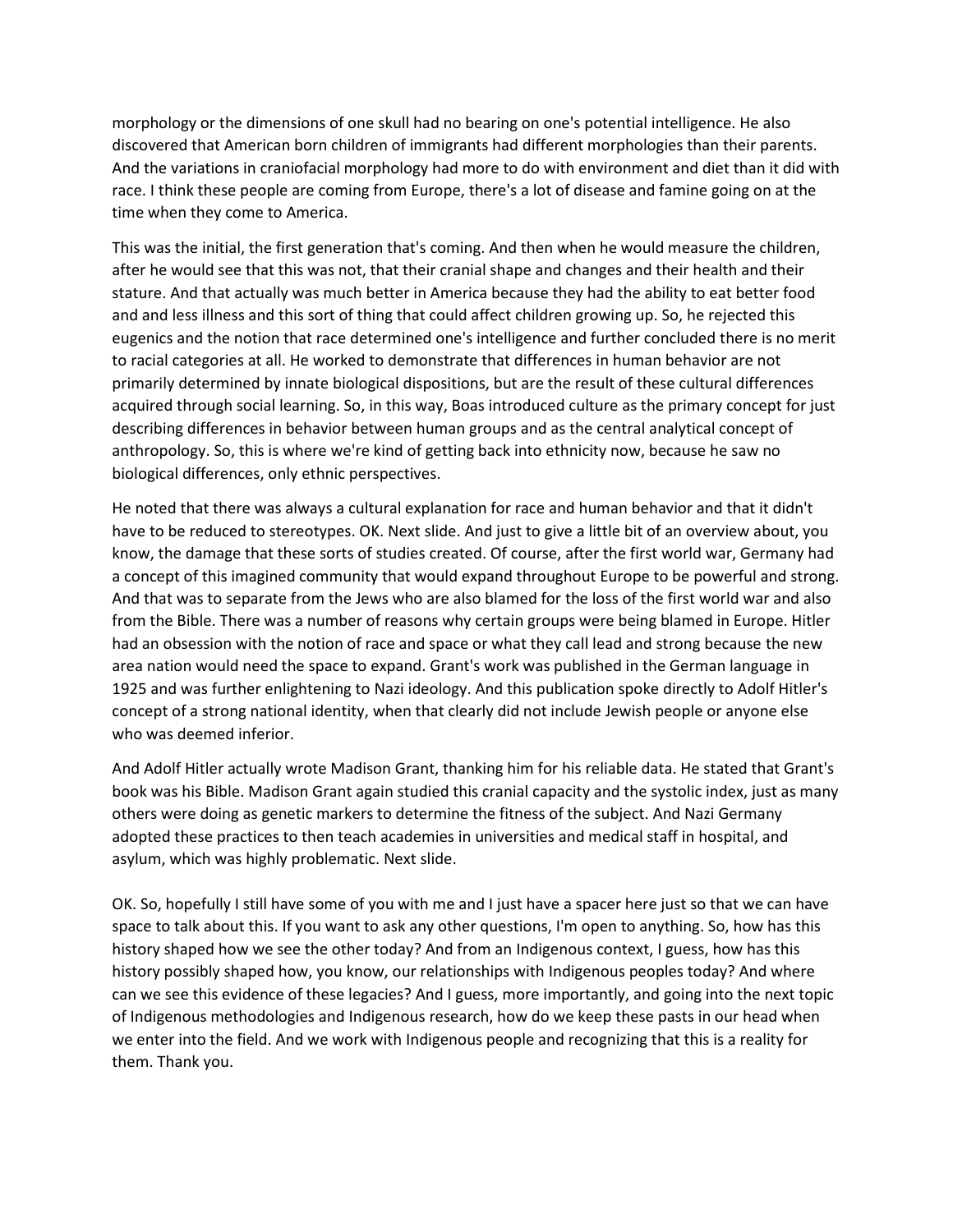# TANYA:

Thank you so much, Angie, for coming in and sharing all this stuff with us. I'm getting nice little(LAUGH) reminders from my previous degrees. This is pretty cool. So, yeah, I'm going to open the floor up to anyone, if anyone wants to participate and answer this question, give some thoughts or if they have any other questions for Angie. Now is the time. You can either do it in the chat or raise your hand up or just jump right on.

# ANGIE:

Oh, I also see on here that someone's already started teaching their child phrenology, which is another pseudoscience as well, where you could touch a certain part of, you know, the cranial skull and it would determine the faculties if you were going to be, you know, a kind person or a, you know, insane or this sort of thing. But these are definitely things to think about because this is still the basis for science today(LAUGH). It is really shocking and it's been disproven. However, you can never really see where people are getting their information from and this is still the basis and the foundation for a lot of research, even if it is totally pseudoscience.

## TANYA:

I find this fascinating because it's such a stark contrast to what I was raised to believe. You know, like when you were talking about disabilities and mental health, things as seeing as a negative. I mean, in how I was raised as people who have schizophrenia or have other mental health things going on or Asperger's actually seen as super special. And they have gifts, right? They have the gift of being able to speak with the spirit world. So. it's such a different way of looking at people and looking at the world right? Now, I can only imagine, like shifting perspectives like that. It's just so different and hurts your soul, you know.

## ANGIE:

Absolutely. But this is where there's two ways of doing it, but there's there's more than two ways, there's multiple ways of seeing the world. And it's just that beginning stage where European thought processes is thought to be rational and scientific and that there's explanations for things. And we still have these values where it while science proved it well, science isn't true until it's proven untrue, because it's only true until it's proven untrue because that's the way science works. And like all of these things, they always change, right? So, for example, when I was saying about ethnicity and that Ukrainians were once considered to be an entirely different race. Now that's not true, right? And before prostitution may be seen as a mental disability, where now it's not, you know. So, things are always continuously changing. So, there's never anything that's hard written rule, but I guess the point of today's conversation was just that how this Western discourse really controls this overarching control of how we're expected to see the world without the recognition that other people see the world so differently.

And that is something that we all have to take forward into our research and with Indigenous people who have ethically been violated literally all the time, which is something we don't want to do to create more harm.

# TANYA: Not too many questions today. (LAUGH)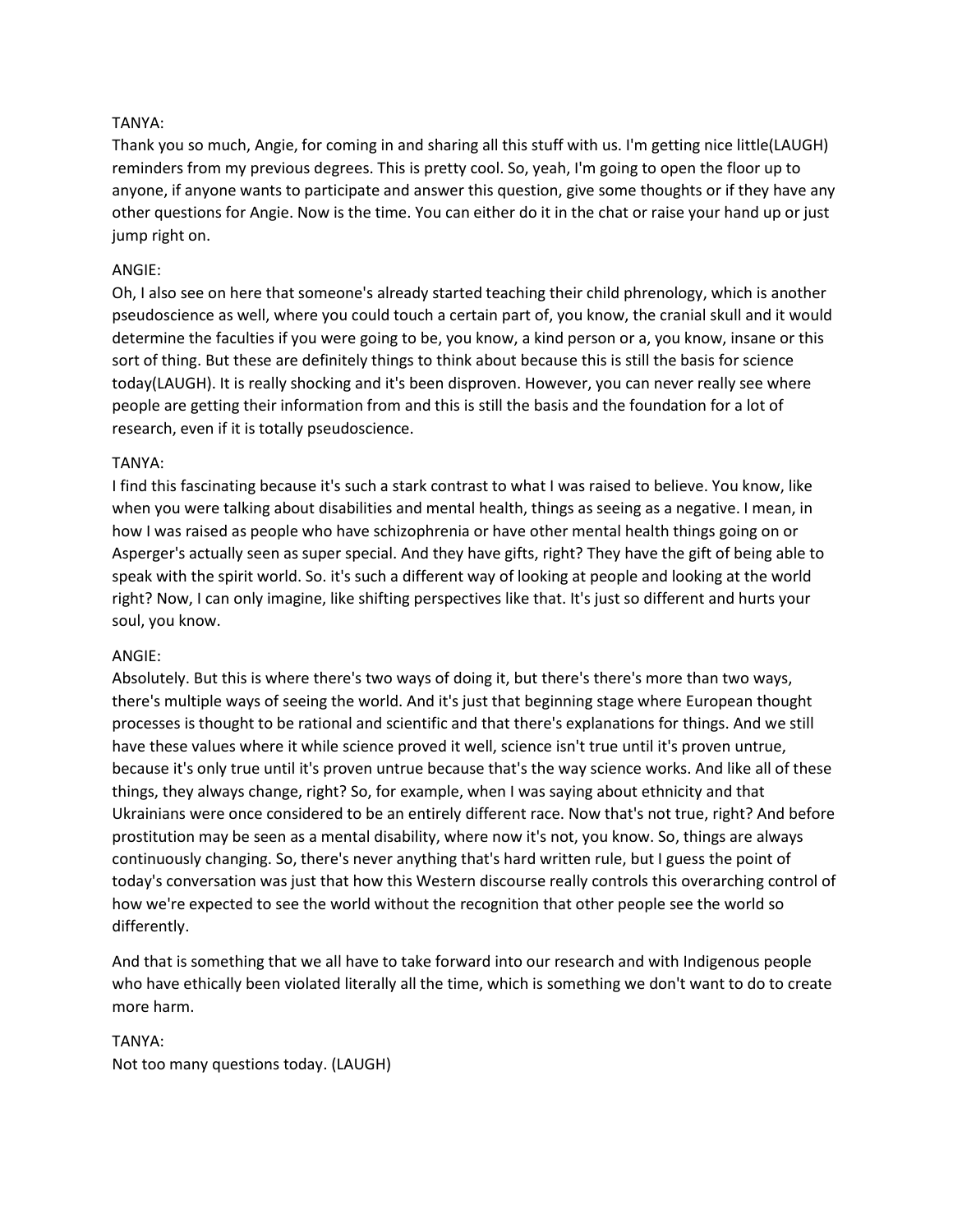# ANGIE: I'm still here. (LAUGH)

# TANYA:

OK. I'll give everyone about 30 more seconds. Yeah. It's heavy, it's heavy. Yeah. Lots of great comments here. Thank you so much Jane.

# ANGIE:

I will be here, like I'm still going to be here for the rest of the time. So, if anything comes up, I'll keep an eye on the chat as well. So, thank you so much for the time today, Tanya, and everybody else.

# TANYA:

Hey, thank you, Angie. If we can do a big thank you or an applause or however you want to react to Angie, just to thank you for her time and for sharing your knowledge with us today. Super appreciate it. Now you're getting the chat waterfall.(LAUGH) I'm always going to refer to it as a chat waterfall, that was one of our last guest speakers. She referred to it as in my mind. That's going to stay with me forever. OK. So, Angie, again, you're welcome to stay. You can listen to me talk for a little bit, if you need to head out. You do what you got to do.(CROSSTALK) Sweet. Let's get the ball rolling here. So, today we are going to be talking about research with Indigenous communities. And you all know how(LAUGH) much I think about language and the careful nuances of how we talk about it with Indigenous peoples. So, you always, that's why the with is italicized here, because you always want to research with Indigenous communities. You don't want to research Indigenous communities because that becomes very extractive where you're seeing people and Indigenous peoples in particular as an object to be taken away from, right?

Be careful with your language here. Next slide, please. There we go. So, if you're going to be venturing into any sort of Indigenous research, I highly recommend the book. It's called decolonizing methodologies by Linda Tuhiwai Smith. I will add it to our resources to here, decolonizing. And I always like to include this quote that she has as a part of any sort of presentation that I do about Indigenous approaches research. And what she says is the word itself research is probably one of the dirtiest words in Indigenous world's vocabulary. When mentioned in many Indigenous content, it stirs up silence. It cautions against bad memories, it raises smile that is knowing and distressful. It is so powerful that Indigenous peoples even write poetry about research. The ways in which scientific research is implicated in the worst excesses of colonialism remains a powerful, remembered history for many of the world's colonized peoples. Now, the reason I like to include this quote is because it just, it directly makes me think of my whole family.

Because we've had people come into our community and do research and spend time with us, and then all of a sudden they're gone. We have no idea where they went, what they wrote about, or even remember what their name is, what their books name is. And that really puts a bad taste in a lot of people's mouths. You know, it just makes you feel dirty on a basic emotional level. And that's not something that we want to promote when we're talking about working with Indigenous communities because it's, you want to think back to relationality, right? It's about a reciprocal relationship. And when only one person or one group is benefiting from that relationship, then it's an abusive relationship. So, it's something to keep in mind at all times when you're doing this research, is that. It's not always research, isn't always seen as the best, most positive, it can also, as Angie's presentation reminded us,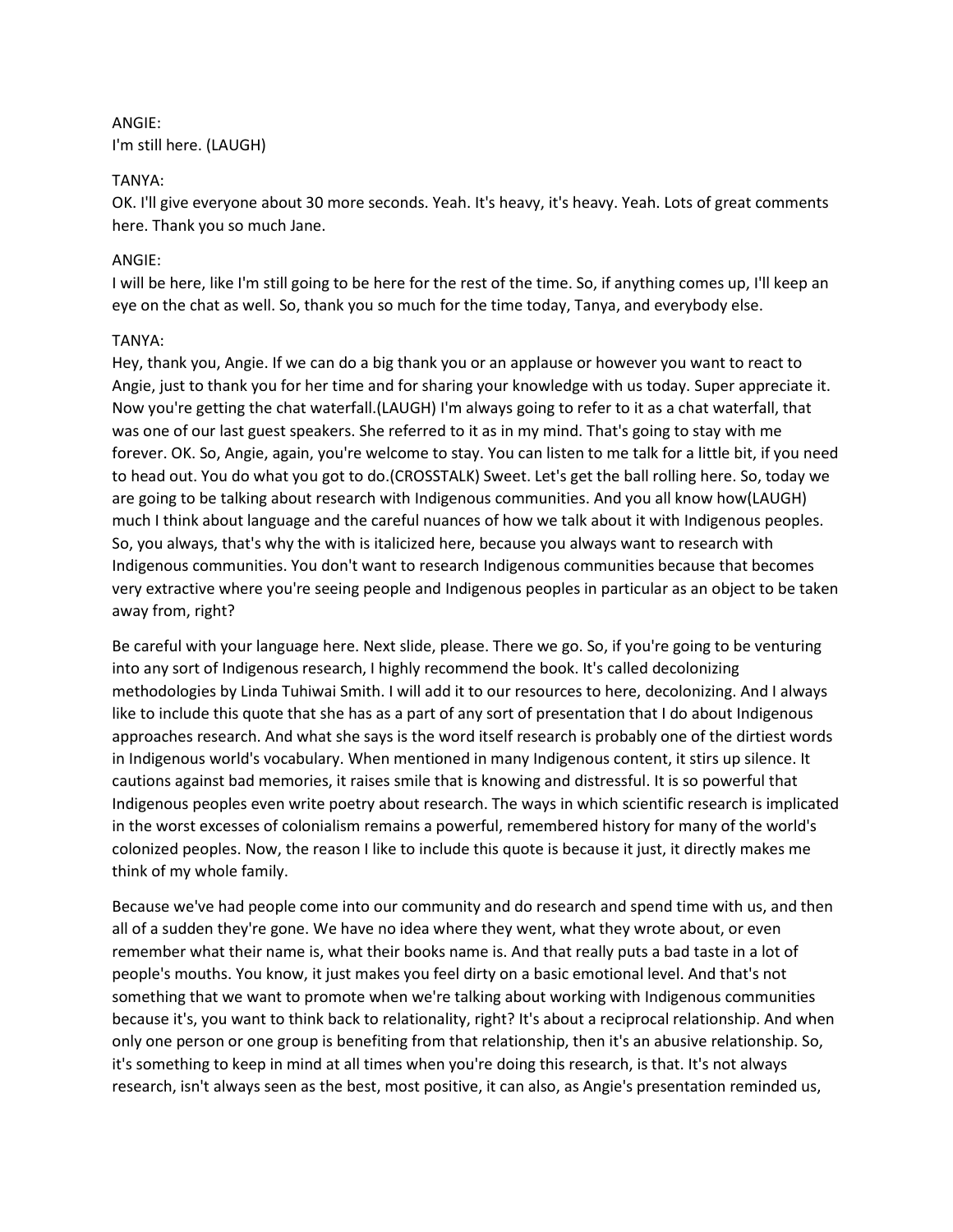that it can also lead to some like, I don't want to say excuses, but it provides some reasoning for people to do some pretty nasty things.

So, be careful. Next slide, please. So, this is where I want to caution everyone, it's emotional triggersworking with trauma. And this is a lot from my experience as working as an Indigenous librarian or a librarian, working within Indigenous initiatives. And any sort of research topic on Indigenous ways of knowing and being, even if you're working with Indigenous community, is really, you want to be prepared. Because there's a lot of topics that are going to come up that are very trauma informed, like intergenerational trauma that stems, even from the beginning of colonization, like in the age of exploration. Like as you were saying, it's kind of, even started way back then, but more recently it's kind of intergenerational trauma gets linked back to Indigenous origin or Indian residential schools. And trauma, it takes at least seven generations to kind of get out of the family lines. So, you want to be prepared as a person coming in community and as a person, if you're working with any sort of Indigenous group that there's trauma there.

So, you want to know the professional codes surrounding disclosure, rights? Make sure that people are safe, if someone discloses something to you, have some resources that are available to you. Like mental health resources, somebody gets triggered or you get triggered too, because this stuff, it's, you know, emotions. Everyone has them and it's normal and that's OK, but what we want to do is be prepared. So, think about how you're going to respond if someone gets triggered. And that's where having these resources available are really good. We're talking and having a relationship with an elder that we even have an elder. So, be prepared if someone else gets triggered, but also make sure that you taking care of yourself. Self-care is really, really important because the more that you take care of yourself, the more and better you can hold space for somebody else, right? Like if you're having a bad day, just as an example, you woke up on the wrong side of the bed and then maybe your child comes up to you and is also having a bad day, it's hard for you to be able to be there for somebody.

So, be aware of emotional labor on your own and as well take time in between sessions. If there's something that's really heavy, sometimes what I like to do is at least put an hour in between sessions. Or even try to think of other ways, I know to working within or with Indigenous communities or within the library system. What was really important to me is having a separate space, like having my own office so I could close the door and kind of stress. I can't even tell you how important it is for Indigenous employees to have their own space because this happens a lot. So, know who you are. This is where situating yourself is really important and we practice it on that first day. Knowing who you are and where you're coming from, but that does make a really big difference in terms of gaining trust in a relationship, right? These are all these soft skills that you don't really think about, but are actually really, really important when you're dealing with Indigenous community members. Next slide, please.

So, there you go. So, this is Métis Aunty advice and for those of you who know about Métis Aunty's, we'd like to give a hard truth.(LAUGH) So, basically it's not your place to put your emotional shit on communities. They have their own stuff going on, you're not their babysitters. This is taken years of experience, this is taken from my years of experience working with Indigenous communities in bunch of different contexts. So, basically, like what often happens is somebody gets hired and they don't really know much about Indigenous, anything and then they get put into working with Indigenous communities. Then that stress gets put on to the Indigenous community to actually trade this person where, like that's not entirely appropriate. You want to make sure that you're putting the right person in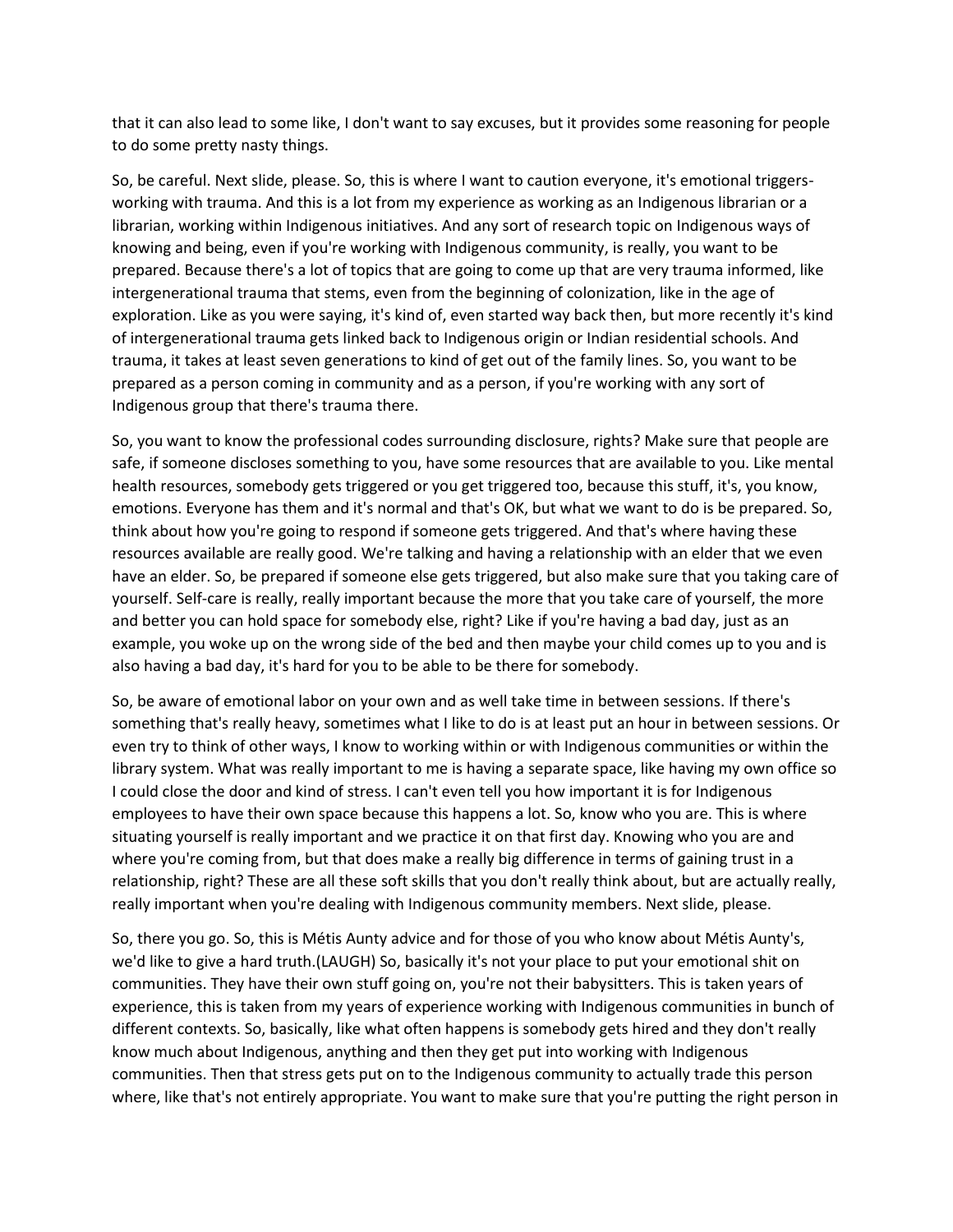the right space so that that stuff doesn't get put on to the community members. And I've actually had a bunch of different people talk to me about that in various different situations, but I won't get into that.(LAUGH) Basically, it's just take care of yourself and you will be OK.

Next slide, please. So, what is Indigenous centered research? Anyway, so these are some points, of course, there's going to be a lot other stuff, that's very different. Indigenous centered research is community led and I want to draw your attention to the point that I use led instead of based. I know a lot of people use community based when they're talking about Indigenous centered research. I would recommend to gets that because when you hear the word based, it means that there's an ending to it, right? It started there and now it's somewhere else. Whereas community led, that means that the community is a part of the entire process, the beginning, the middle and beyond. So, always want to incorporate that in your own research. Indigenous centered research also incorporates Indigenous worldviews. It is a very special research place where you can incorporate like spirituality into our research papers. I think we're reading visions and dreams into our research. It's purposeful, usually when you talk about Indigenous versus non-Indigenous research.

Indigenous researchers tend to do this, do their work because they're working for their communities and they're trying to basically help out their community in a bunch of different ways. So, oftentimes, at least within the library field that I'm used to, librarians come in, they get their degrees. And then they go back to their community and work within that space to help out the people that they grew up with, right? Whereas non-Indigenous researchers, they tend to get into, like Indigenous ways of knowing or Indigenous studies, just out of curiosity, right? So, there's a huge difference there and there's a lot of responsibility on Indigenous peoples when they're coming into the research field. It's also very personal and just because of the reasons that I just stated, it's also based on relations as opposed to neutrality and objectivity. Just like Angie was saying, Indigenous centered research has so many different perspectives. There's not one single truth like there is in Western sciences.

We recognize the fact that there's so many different perspectives. I can't even count these perspectives, even within myself, I can have different perspectives depending on what kind of movement in that day, you know. Indigenous centered research typically pushes against colonial boundaries with resistance, resilience and I will, so add another R in there, in that resurgence, right? So, resisting the colonial narrative, being resilience, the fact that we can take ourselves and just pick ourselves up, dust ourselves off again. But also resurgence in that we can put forth our own culture and show ourselves unapologetically. It's also about raising up Indigenous voices. Now, I'm thinking when I put this there, I was thinking about the citation politics. So, (LAUGH) you'll know that a lot of the resources that I share with you are Indigenous or by Indigenous authors and researchers. I do that actually very specifically because who better to talk about Indigenous research than Indigenous peoples, right?

So, you always want to make sure that you relate to the Indigenous voices in any sort of work that you're doing, because they're the ones who know themselves the best, right? Next slide, please. So, this is the Nitty Gritty. Next slide. Theory. OK. So, what is theory?(LAUGH) So, when you talk about research in general, you hear the words theory, method and methodology. Those are the three big words, so for those of you who aren't familiar with these concepts, theory is the idea or set of ideas that's intended to explain something about life or the world, especially an idea that hasn't been proved to be true. So, there are general principles and ideas about a particular subject. So, the way that I explain theory, it's basically like how I view the world. So, if you think about research as, like a toolbox, you have a toolbox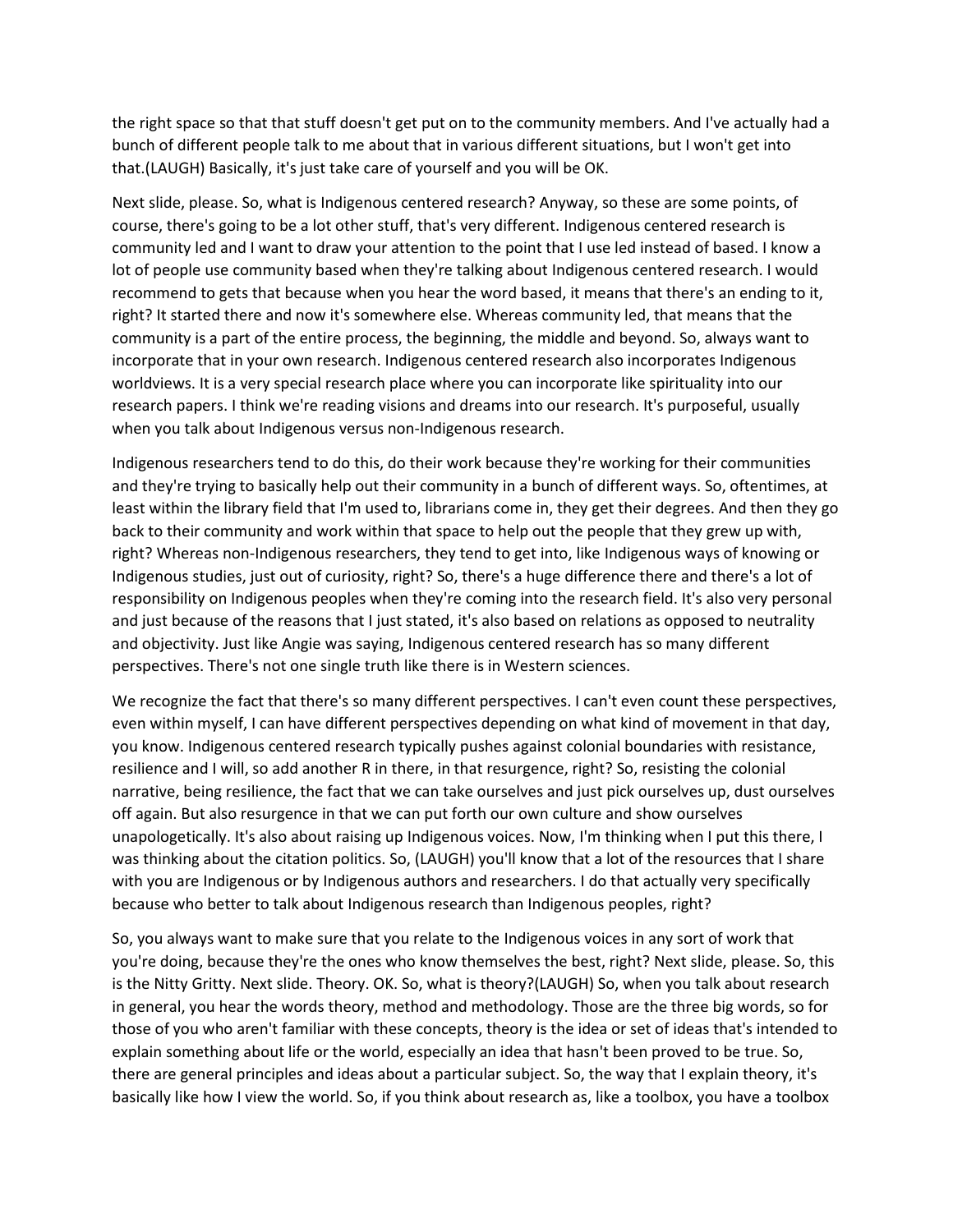in your garage, right? In theory, is basically like how I would approach this toolbox. Do I even have a toolbox in my garage. Like, depending on where my biases come from, I might not even have a garage.

You know, all of these kind of external things that take into play, how you were going to approach this topic. So, because of who I am, I tend to approach topics within Indigenous worldviews, Indigenous feminisms and relationality. So, everyone is going to approach their topics differently depending on where their point of view is. So, some of our popular theoretical frameworks are listed here. Positivism, postpositivism, critical theory, constructivism. They're all very different, and I encourage you to kind of find out where you kind of situate yourself and wherever you are, that's totally fine. Next slide, please. So, and then we get into all of these words. So, last week, we talked a little bit about ontology, epistemology, archaeology. So, that actually informs your theoretical framework. So, again, the way that I see myself in the world will inform how I approach my research. And the theoretical framework then goes further into the funnel of methodology, right? So,(LAUGH) try to think about this method, this metaphor here.

So, how I would view methodology is the actual toolbox, right? It's the way how you're going to approach the actual research. So, the toolbox, it could be a big box, it could be a red box, it could be like a biscuit. Whatever it is, whatever it looks like, it's going to be different for everybody. Next slide, please. So, methodology is basically the strategy, the plan of action or process of design, lying behind the choice of the particular methods, linking the choice to the use of methods of the desired outcomes. So, it's how your knowledge is going to be gathered. So, think about your box, how's your information going to be gathered? How is it going to be collected? All of those types of things. Some examples of methodologies are our survey research grounded theory. In anthropology you'll see a lot of ethnography, which is observation. But typically methodologies can be divided up into two main categories, which is qualitative and quantitative. Next slide, please. There we go. I love this funnel.

So, once you have your theoretical framework, your methodology, you're going to go into the methods. So, the method is the actual tools that you have in your toolbox, are your tools going to be like monkey wrenches and saws or are they going to be crochet needles and yard? You know, it's going to be different for everyone. Next slide, please. But what a method is again, it's the tools and the procedures that you use to gather your information, to create your hypothesis. Next slide. So, this is actually a really common(LAUGH) mistake that people make is that they use the words method and methodology interchangeably. I want to remind everyone that it's not the same thing. Methodology is the approach that you take in gathering information, whereas the method is the actual tool itself that you'll be using, if that makes sense. So, metaphor again, toolbox, which is the actual tools in that box. Next slide, please. So, what is Indigenous methodologies? Indigenous methodologies is research by and for Indigenous peoples using techniques that are drawn from traditional knowledges of Indigenous peoples.

Next slide. So, let's get into qualitative versus quantitative with respect to Indigenous research methodologies. So, for those of you who aren't familiar with these two terms, the way that I remember the difference between them is qualitative is quality and quantitative is quantity. So, it's basically numbers versus stories. So, quantitative is all about statistics, numbers, often they use censuses, surveys, those types of things. And qualitative is quality, so you're spending quality time listening to people's stories. So, typically those are interviews that you will see or observational things that are going on. So, larger storytelling kind of things. That's how I see it anyway.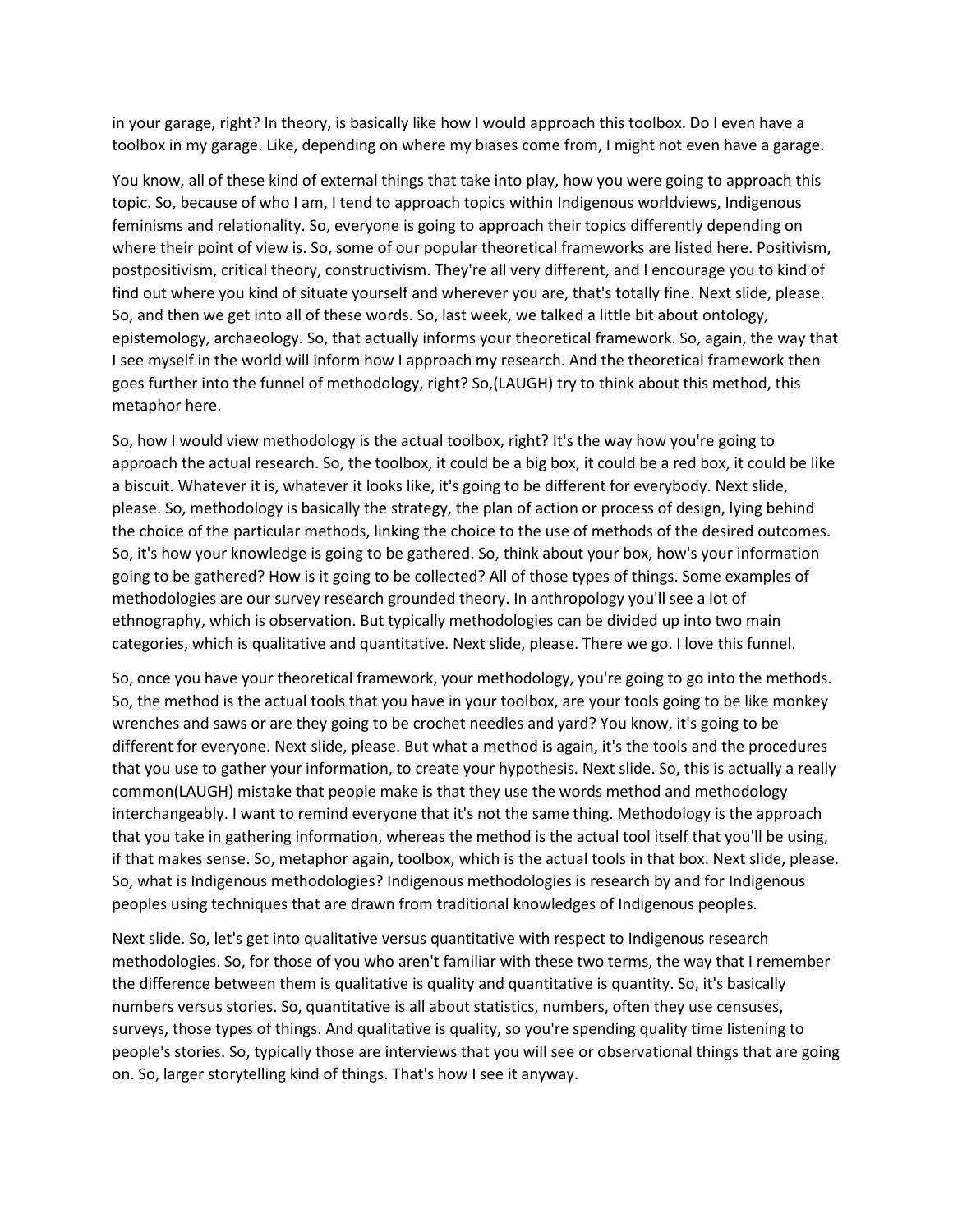#### SPEAKER:

Next slide, please. OK, there's actually really common myths, like a common thought that Indigenous Studies does not often use numbers, that it's typically a qualitative research. Again, I wanna caution you on that because we like to explode binaries and not be put into boxes, of course. So, you actually can do quantitative research within Indigenous Studies. And Chris Anderson and Maggie Walter actually wrote this book on 'Indigenous Statistics', I suggest that you check it out. And they'll give you a bunch of different ways that you can approach it using numbers, but I wanna caution you again, that numbers could be really triggering, and the way that you're presenting your information could really perpetuate colonial violence against Indigenous Peoples. So, as an example, like if you are using - I've had a bunch of people do presentations in my classes using statistical research. And the research that they're using actually is, OK, how many Indigenous People have houses versus not houses?

Or what kind of dwellings are they living in? And they're not really realizing that they're pigeonholing Indigenous Peoples into this small space that does not necessarily make sense. So, just be careful on how you are presenting your information, and try to always present Indigenous Peoples in a positive light. Because when we are doing presentations like this, we do have a responsibility of presenting people the way that they want to be presented. And I mean, typically when you're presenting about a group, people don't often like to be presented as small or inferior or anything like that. So, just be careful. And also the fact that numbers in itself can be triggering because of the residential schools, right? Where children were actually, they didn't have names, they were just numbers. So, absolutely, you can do Indigenous statistics, but be careful, tread lightly. Next slide, please. OK, so why would we even use Indigenous Methodologies in the first place? So, first of all, it's a recognition of colonial past.

And it's really important to recognize the past, especially having, as difficult as they are having presentations like Angie's because we wanna recognize the past so that we don't make the same mistakes over again, right? And I mean, that's what happens in history, even using that example of Hitler. I mean, Napoleon made similar mistakes in going into Russia, you know, like there's so many examples in history that we can draw from and learn from. But oftentimes we don't. So, Indigenous Methodologies, they resist those colonial narratives in that, like, here we are Indigenous Peoples, we are here too, and what we say matters and how we say it matters. And in doing that, it's resurgence of Indigenous Cultures and Indigenous Ways of Knowing and Being. I'm hesitant to use the words culture now. Now, that Angie has said that (LAUGHS). Thank you. You've blown my mind. But resurgence, I mean, it provides us a space for us to unapologetically be Indigenous and present ourselves in the way that we want to be presented, right?

And there's a lot of power in that. And so, empowering ourselves as Indigenous Peoples is a very - it's important. It's really important. And I mean, there's no other way to say it other than like, it's really important for our confidence and everything else. It's also about Insider/Outsider Research. Now, I can't remember off the top of my head which author talks about this, Angie, you might know. But the Insider/Outsider Research in that... Robert Innes, there we go. I was thinking it was Robert Innes. But Insider/Outsider Research is what that saying is like people who are inside the community and people who are outside of the community. So, that provides so many different perspectives, especially when it comes to relationality and relationship building, right? Like you come into your research as an outsider and leave it as an insider, right? Or for someone like me, I didn't grow up in St Ambrose as like my other relatives did. So, in some ways, I'm an outsider to my own family members.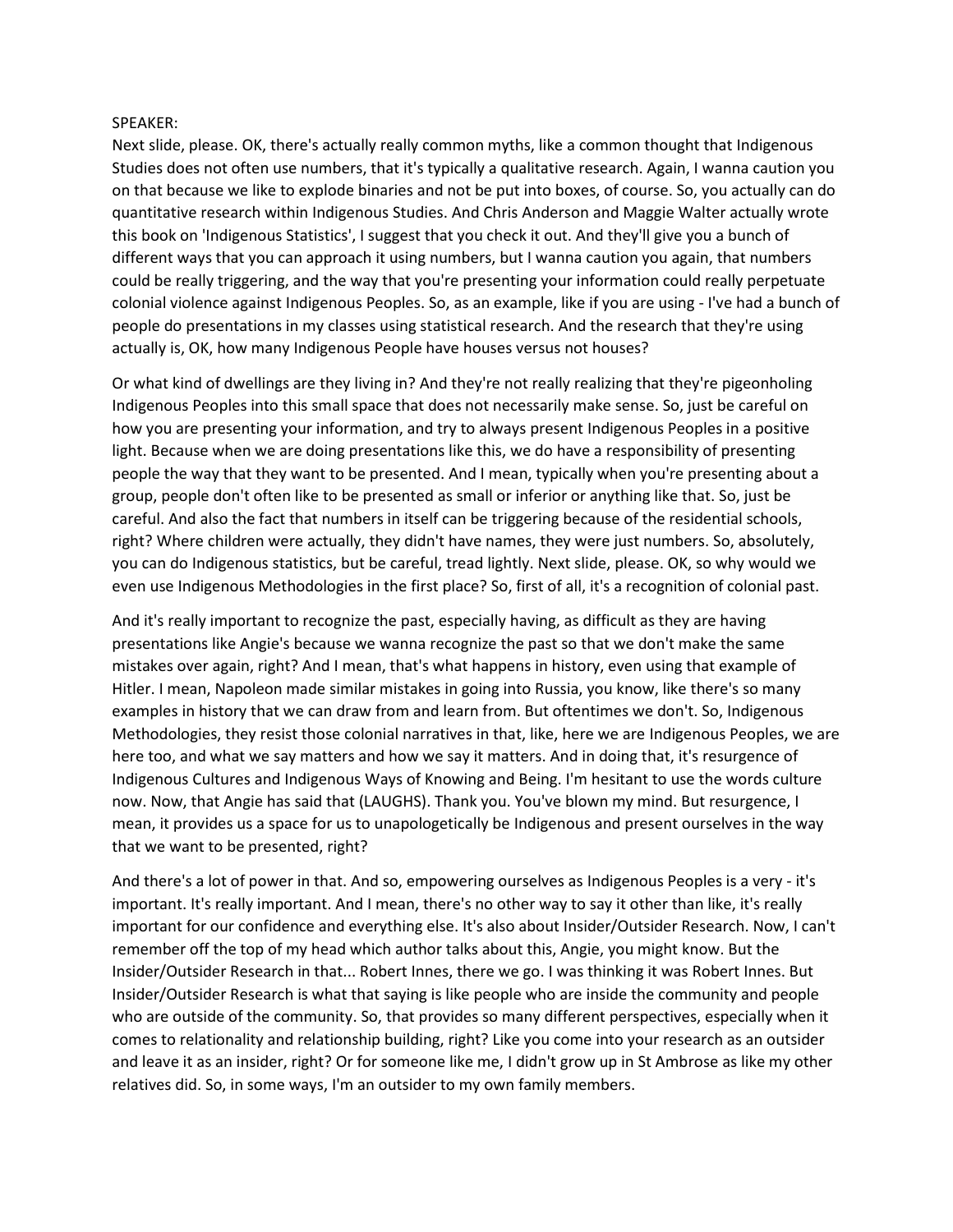And I know oftentimes in Western ways of knowing that insider/outsider, they don't tend to value Insider Research because they say it's non-objective. However, I would argue the opposite because when you're an insider, you actually have more responsibility to that community. So, your research actually comes out better because you want to be accountable to those who you are working with, right? Preventing research extraction, we talked about that before. It fosters Indigenous selfdetermination and that kind of goes into that resistance resurgent piece. It's also about combating power dynamics in traditional research practices. And that, again, it goes back to that resisting of colonial narratives and us being able to tell our own stories. Next slide, please. OK, so these are different types of research methods. Storytelling, storytelling is one. This is actually one that I use my own research. So basically, what I do is I go hang-out visiting, I will add that that to the list as well.

But visiting can also be a type of research method as well. Just going to your family member's house, asking some questions, being very informal, turning the record button on. That's a method of research. And storytelling as well can be doing that too. Personal reflection. Oh, I did put visiting on there. Sharing Circles. For those of you who don't know what Sharing Circles are, these are actually really good pedagogical tools as well. And my son, actually, my son was talking to me about Sharing Circles and Talking Circles. I was like, "Wow, they're doing it in Grade 1 now? That's really sweet." But Sharing Circles is where everyone sits in a circle. And depending on what the purpose is, there's a specific intention that's laid and everyone individually talks first, for however long that they wanna talk. And then it moves to the next person. Sometimes there is like I was telling you a few weeks ago, there's a talking stick just to give people their turns. But Sharing Circles are really important because it teaches us to sit and to listen.

And it teaches us a different type of empathy and emotional intelligence that you will otherwise get. Ceremony is also an Indigenous form or an Indigenous method. It can be formal or it can be informal. So, ceremony in a formal way, you could be going to a Sundance or sweat lodge, you can go to a powwow. Or you can do something more informal, like cooking with your aunties, like that can be considered a ceremony as well, or even doing mindfulness practices. When you're doing those mindfulness practices, maybe some memories pop into your mind, you know, you could use that as a research method as well. Art creation is a big, big, big one that's coming out in Indigenous Studies. I'm surprised it hasn't been out there more, but I'm seeing it more and more now. It's basically like using things like beadwork, quillwork, moose hair tufting, any kind of art creation as a part of the research process. And as an example, there is a woman in the Faculty of Native Studies named Tara Kappo, and she's doing her dissertation on - actually, it was her master's thesis on beadwork.

And what she did, she actually, as a part of her research, she was beading. And the research methods that she used was actually the process and the thoughts that came out of her mind as she was beading, right? It's like a self-reflective process. There's also dance and there's tons and tons and tons of other Indigenous Methods that I didn't even think of that could be added to this list. Next slide, please. So, the thing is with Indigenous approaches to research is that there's a huge, huge, huge, huge, huge ethical piece to it because the process is as important as like, it's as important as the process itself. Next slide, please. So, here's some ethical research, some ethical considerations when you're doing your research and when you're preparing for something like a research ethics board application, anything like that. Number one, again, situate yourself. This lets us know who you're accountable to. And you want to identify yourself with your background and the presentable biases that you bring to the table.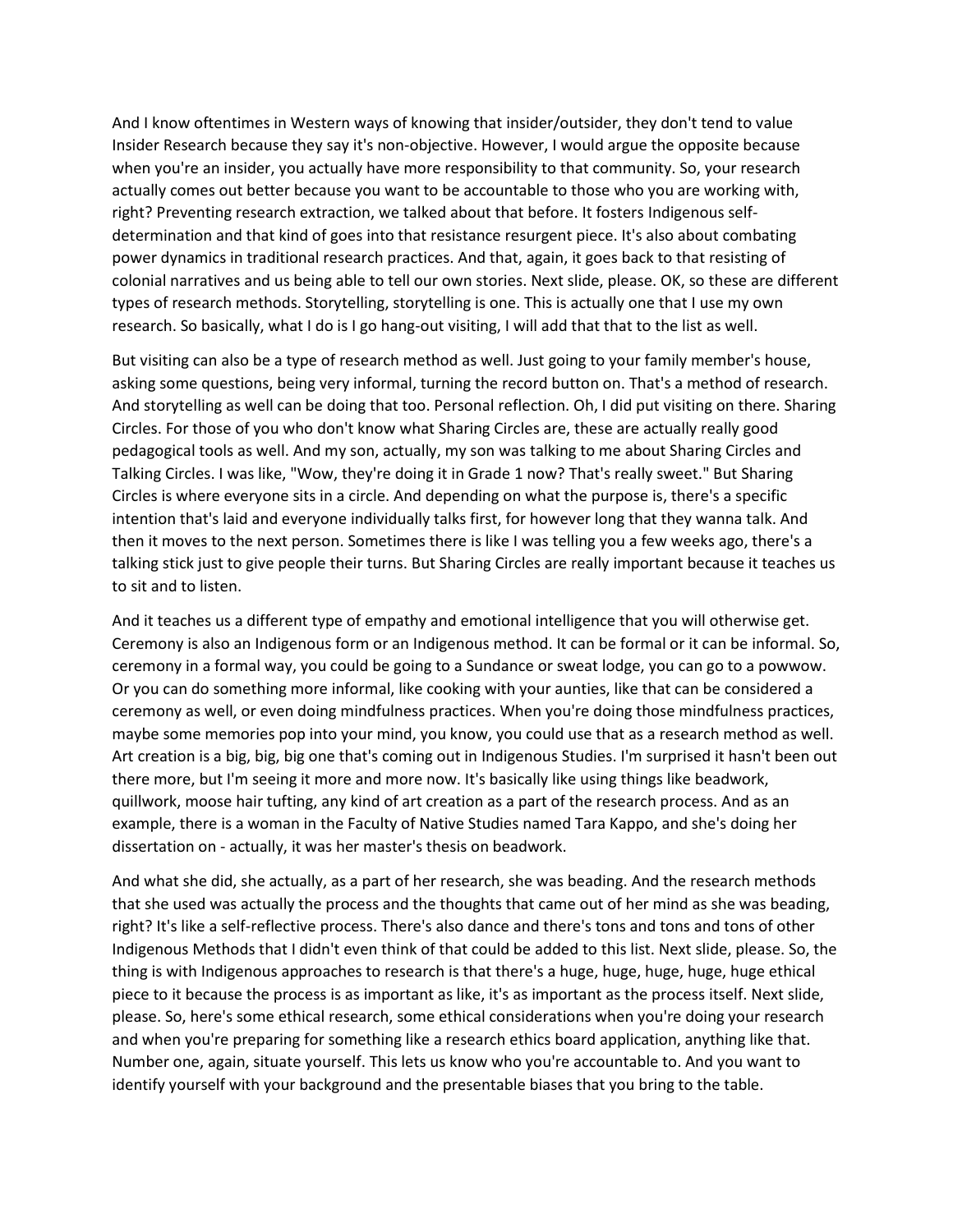Next slide, please. I always look for this in my papers (LAUGHS). And there's Cultural Protocol. We talked about this again. These are just one of those recurring themes. Actually, I don't know if the link works for the Elder Protocol and Guidelines, but this is the guidelines for the University of Alberta. It was made many, many years ago. So, I personally think it's a bit out of date now, but you can always use it as a basis. Essentially, Elder Protocols within the U of A is Elders get a \$300 honorarium. They also get Protocol which tends to be tobacco or prayer flags. If you are giving tobacco, because it goes into the earth, I suggest that you get like an organic type of tobacco if you can. Otherwise, Elders usually tell you what to get. I've had an Elder just say, "Hey, get me a box of Marlboro and we're good." So (LAUGHS) it really depends. So, Protocol, it differs among different Elders and communities. And we're gonna hear more about this next week. Next slide, please. So, consider these cultural things like who are we researching for?

That is the number one question that I would suggest you would ask yourself and your research team whenever you're working with Indigenous communities, like, what is the point of this research? Are you researching for the university? Are you researching for your work? Are you researching for yourself? Are you researching for the community? That's a really, intention is really important here. I know it seems so subtle, but it makes or breaks your research and the relationship that you have with Indigenous Folks that you'll be working with. So, who will benefit from this research? This is another big question. If you are doing your research because you want to complete your dissertation and move on with your life, get tenure or whatever, I will tell you that that is not good enough. You don't wanna go into communities and just go in there for self-serving purposes. That's not OK. There's been so much history about that. That just needs to stop. I would recommend that you have a relationship with the community before you even start to have a research topic in mind.

That way it's not extractive and it's more reciprocal. So, who will benefit from this research? The answer always needs to be the community that you're working with. I mean, it can be both you and the community, of course, in terms of reciprocal relationships. But if it's just you, again, that's a sign of an abusive relationship. So, when you're actually doing the research and analyzing the information that you have, you also wanna consider the story that you want to tell. You know, researchers are just - they're storytellers. We're all storytellers here. So, we wanna be cognizant of the story that we're putting out into the universe, right? So, you wanna be careful about things like stereotyping. Now, Duncan McCue, he talks about the 3D's of Indigenous People in the news. And it's typically the 3D's. It's Indigenous Folks are either Drinking, Dancing, or Dead. So, we wanna avoid these stereotypes. We have that responsibility and I guess certain powers. We wanna elevate, uplift Indigenous voices and present them in a respectful way.

So, part of that is avoiding stereotype and avoiding cultural appropriation. Next slide, please. Collaboration. I think this might actually is be the last slide. I just got a time reminder. So, there we go. Collaboration, this is the difference between working on and researching with Indigenous Peoples. So, these are things and steps that you wanna do before even working with an Indigenous community is asking yourself, number one, how will they benefit from the project? What are your current relationships with the community? Like if you do not have relationships established already, it's gonna take some time. And that's something that a lot of universities are making that mistake in that they'll hire somebody for a six-month, I guess, a six-month contract, and then they'll expect them to go into the Indigenous community. Whereas like it takes years, it takes years to build those relationships. I mean, for myself and the Native community in Edmonton, it's taken me five years to be where I'm at.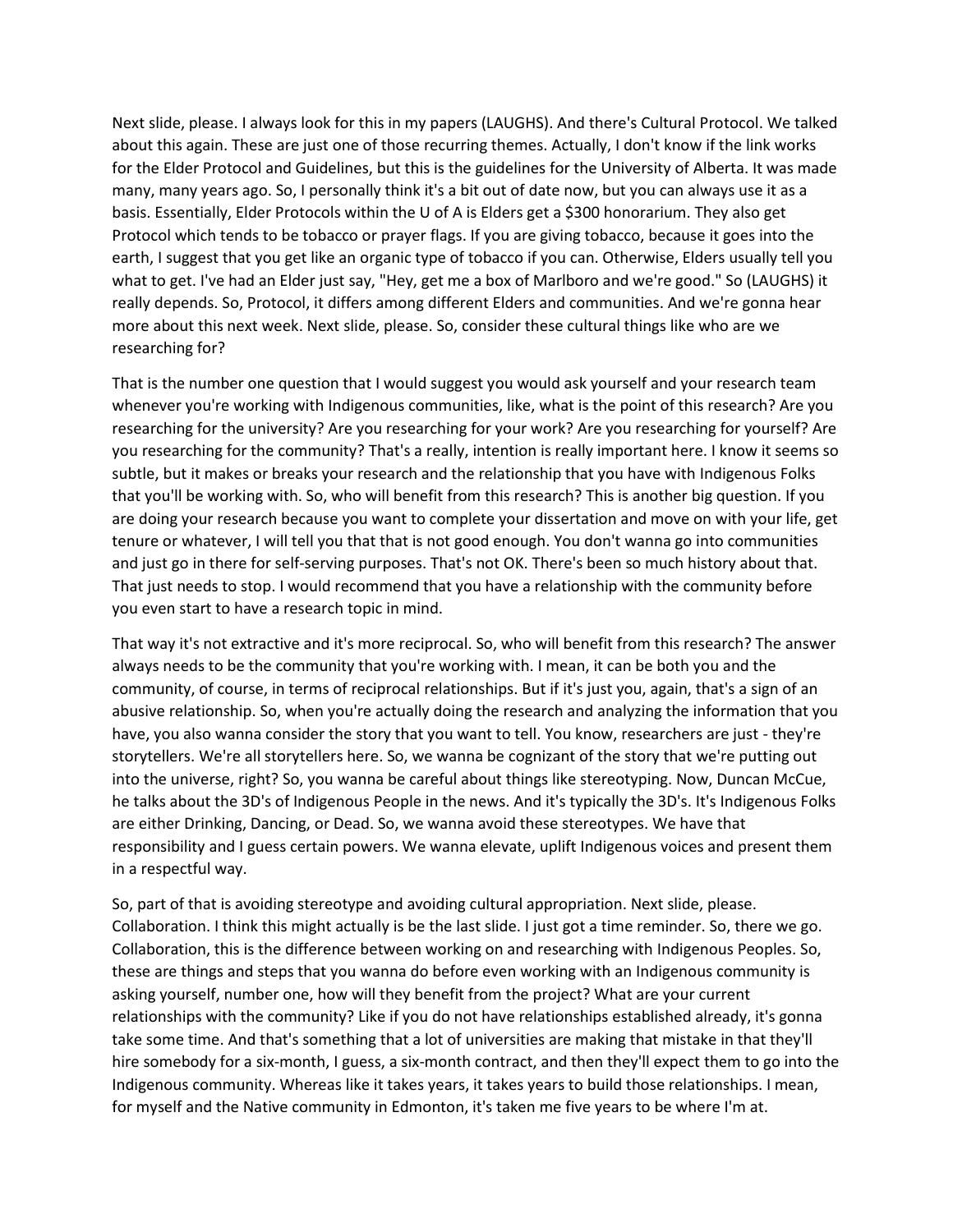And it's a lot of work and it's a lot of rewarding work. But if you don't have a relationship with the community already, I would stop there and start on your relationship-building before you even go into the research processes. So, also ask yourself about the research process and how transparent you are in your research plan. So, what I do in a lot of my research and also as a podcaster is I include the interviewees or the "subjects" as a part of the research process. So, they see my research ethics application, they see the questions that I'm gonna ask them beforehand. For the podcast specifically, I even give them a copy of the audio recording and they listen to the audio recording and they let me know what they want in what they want out. Because sometimes when you're talking, you get into storytelling mode, you're not thinking about who's going to hear this, you're not thinking about you complaining about your boss or something like that, right? So, you always wanna give people the option of putting their stamp on things, right?

So, if you do an interview, show the person their interview, the transcription and ask them if there's anything that they want to cut out at that point, and let them be in control of their information, right? I know within the Canadian copyright, technically, the person who gathers the information is technically the owner of the information. However, in Indigenous Ways of Knowing and Being, that is their information, the interviewee and the interview, that's the information for the person we interviewed, right? And we wanna respect that. So, make sure that you're transparent the whole way through. And what points are you entering your research and connecting to community? Again, that's back to that community-led process. You wanna make sure that they're part of everything or the whole way through, right? Just to prevent any sort of abusive relationship with the community and making sure that reciprocity is respected. Next slide, please. Oh, there we go. Consent and Ownership. That's exactly what I was mentioning previously.

This has to come from the community where Traditional knowledge and Oral Traditional comes from. So, the way that public domain works is things enter into public domain after I think it's about 100, I don't know, at least 50 years after somebody's passed away, but that's within a Canadian copyright system. Time limits don't actually apply to Indigenous cultural property. So, if you're ever working with Traditional Knowledges, Traditional Knowledge always belongs to the community where it came from. Also, you don't want to publish any material that is in breach of Protocol. So, that means like not everything is appropriate for publishing. And that goes back to like some Traditional Knowledges aren't supposed to be reported. For example, some honour songs aren't allowed to be recorded. Some Sacred Stories are season specific. And not avoiding by these Protocols, it echos that colonial mentality that Indigenous Peoples are just there to be studied, they're a possession, right? They're not a human being that's worth that time and relationship.

And we always wanna avoid that. We wanna treat people as they want to be treated, right? So, try to abide by the Local Protocols as much as you can. Next slide, please. Compensation. How much time do I have left? Five minutes, lots of time. Compensation. Again, who benefits from this research? We'll often see within Indigenous communities, a researcher coming in, publishing their book and becoming famous or getting lots of compensation from book sales and stuff like that. And the Indigenous community doesn't see anything from that. So, you wanna keep compensation in mind as a part of your relationship-building, right? Collaboration and consultation. It takes time and it takes emotional labour. So, remember that publishing your research, it generates wealth. Ensure that you're contributing to... You're contributing and you're basically collaborating and compensating the Indigenous Peoples that you are working with, both financially and also professionally. So, if you're consulting with the